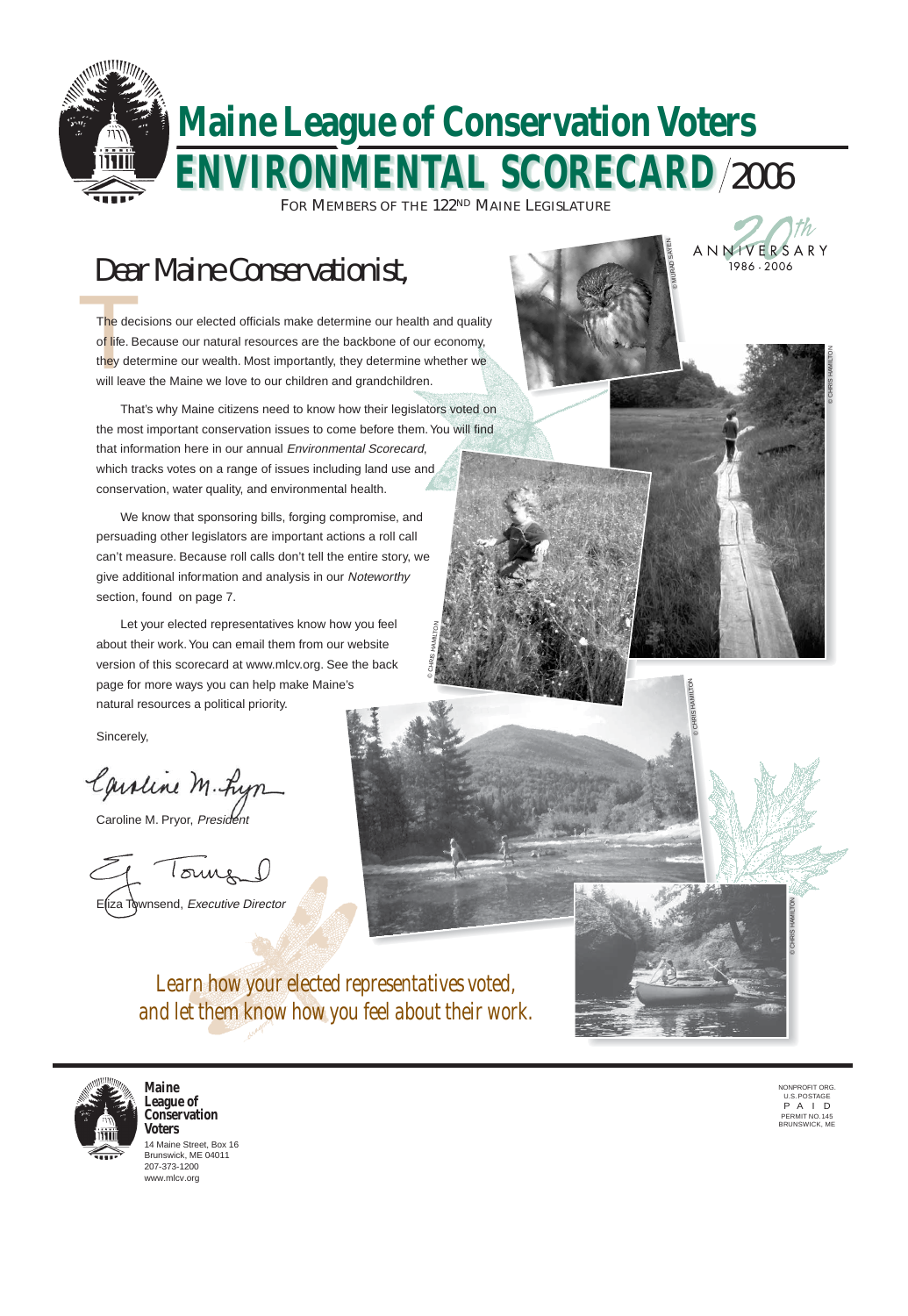## **BILL DESCRIPTIONS**

2

#### **Sponsor: Rep. Robert Duplessie**

According to the Bureau of Health, lead poisoning is the primary environmental health threat to Maine children because we have a large number of homes built



before lead- based paint was banned. Lead exposure, commonly caused by deteriorating paint or renovation of an old house, can result in serious and permanent effects on the brain, leading to learning disabilities and anti-social behavior with significant societal costs. This bill will fund an educational outreach effort to parents, landlords and contractors to prevent lead poisoning, funded with a temporary fee collected from paint manufacturers, modeled on a program established 12 years ago in California. It also requires the state to study lead-free alternatives to lead-based products.

• **House Roll Call #278 Pro Environment Vote:** Yes / Accept Majority Ought to Pass as Amended Report **House Vote:** June 7, 2005: Yes 86; No 63; Absent 2

- **Senate Roll Call #251 Pro Environment Vote:** Yes / Accept Majority Ought to Pass Report **Senate Vote:** June 9, 2005: Yes 31; No 4
- **Final Outcome:** Bill passed

## **LD #1219 An Act to Improve the Business Climate in Maine**

#### **Sponsor: Rep. Thomas Saviello**

LD 1219 sought to change the mission of the Department of Environmental Protection to include maintaining the state's economic viability. It also required the department to hire an economist within existing resources – in other words, instead of a scientist or other position. There is already an entire department, the Department of Economic and Community Development, with the mission of attending to the state economy, and our natural resources are important enough to warrant the full attention of the DEP. The agency is challenged to carry out its mission with current staff, and cannot afford to redirect its resources, especially when there is already a state economist who works in the Executive Department.

### **LD #1034 An Act to Prevent Lead Poisoning of Children and Adults** ✔

• **House Roll Call #122**

**Pro Environment Vote:** Yes / Accept Majority Ought Not to Pass Report **House Vote:** May 10, 2005: Yes 72; No 68; Absent 11

- **Senate Roll Call #112 Pro Environment Vote:** Yes / Accept Minority Ought Not to Pass Report **Senate Vote:** May 11, 2005: Yes 19; No 14; Absent 1; Excused 1
- **Final Outcome:** Bill failed

## **X**<br> **An Act to Improve Public Understanding in**<br> **An Act to Improve Public Understanding in LD #562 Rulemaking**

#### **Sponsor: Rep. Jane Eberle**

### **LD #1435 An Act Establishing Minimum Efficiency Standards for Certain Products Sold or Installed in the State** ✔

This bill sought to set minimum efficiency standards for 18 new appliances sold or installed in Maine in order to reduce energy consumption. This cost-effective policy option had the unanimous support of the Climate Change Stakeholders Group, which consisted of over 100 representatives from business, environment and public health interests. Efficiency standards would have saved significant energy, prevented pollution, and improved the health of the 10% of Maine citizens who suffer from asthma. Unfortunately, aggressive opposition from manufacturers, retailers and the Maine Oil Dealers Association scuttled the initiative. We use a House roll call on whether to adopt a "poison pill" amendment that put the legislation out of agreement with the Senate version, and ultimately killed the bill.

## ✘ **LD #73**

## **An Act to Prohibit the Federal Government from Owning Property in the State Not Specifically Authorized in the United States Constitution**

#### **Sponsor: Rep. Henry Joy**

In its original draft, this bill prohibited the federal government from owning land in the state of Maine other than for national security purposes. The state would have been forced to purchase Acadia National Park, portions of the White Mountain National Forest and tens of thousands of acres in other federal conservation areas at an estimated cost of hundreds of millions of dollars. When opponents pointed out that it was unconstitutional, the bill was revised to prohibit any feasibility study regarding the formation of a national park in Maine without the approval of two-thirds of the voters in each community included within or abutting the proposed park area. One need not support the formation of a national park to see the prohibition of ideas as unreasonable, farfetched, and a poor approach to debating the value of preserved land.

**• House Roll Call #29**

**Pro Environment Vote:** Yes / Accept Majority Ought Not to Pass Report **House Vote:** March 15, 2005: Yes 73; No 68; Absent 10

### ✘ **LD #668 An Act to Amend the Land Use Regulation Laws**

- **Senate Roll Call #25 Pro Environment Vote:** Yes / Indefinitely Postpone Bill & Papers **Senate Vote:** March 22, 2005: Yes 19; No 16
- **Final Outcome:** Bill failed

#### **Sponsor: Rep. Thomas Saviello**

## ✔ **LD #998 An Act to Authorize Bond Issues for Ratification By the Voters at the November 2005 Election**

Like "takings," this sneaky legislation has become a perennial issue. While the bill's title sounds reasonable, its real purpose is to hinder the enforcement of law, and perhaps create opportunities for litigation, by making the rulemaking process more complicated. The original draft made that starkly clear by requiring only the Departments of Agriculture, Conservation, Environmental Protection and Inland Fisheries and Wildlife – the four state agencies with jurisdiction over fresh water – to document the sources of information used in drafting rules. The bill was amended to apply fairly to all agencies, but the fact remains that rulemaking is an open and deliberative process that already allows for public input and requires agencies to explain the basis for proposed rules.

**• Senate Roll Call #66**

**Pro Environment Vote:** Yes / Accept Minority Ought Not to Pass Report **Senate Vote:** April 14, 2005: Yes 17; No 16; Absent 2

**• Final Outcome:** Bill failed

#### **Sponsor: Rep. Henry Joy**

The "takings" bill is perennial legislation aimed at making environmental regulations too costly to implement. It would require that landowners be compensated for loss in property values due to state and local regulation. Supporters overlook the fact that a Land Use Mediation Program has existed since 1996. That program has worked well for nearly a decade, and the "takings" bill is unnecessary.

• **House Roll Call #207**

**Pro Environment Vote:** Yes / Accept Majority Ought Not to Pass Report **House Vote:** May 25, 2005: Yes 85; No 58; Absent 8

**• Final Outcome:** Bill failed

#### **Sponsor: Sen. Dennis Damon**

Because bond questions require the support of two-thirds of the mem-

bers of each body to be placed on the ballot, they are always the product of compromise. After last year, when no bonds were sent to the voters, we were relieved that legislative leaders found agreement on making important investments in Maine's future. Legislators cast a single vote on a bond package totaling \$83 million dollars. Included in that bill were \$10 million dollars for land conservation through the Land for Maine's Future program, and \$8.1 million dollars for agricultural and environmental purposes. While neither amount is sufficient to meet the total need, they will allow the state to make critical progress in cleaning our water and protecting special places from development.

• **House Roll Call #351**

**Pro Environment Vote:** Yes / Enactment **House Vote:** July 29, 2005: Yes 128; No 14; Absent 9

#### • **Senate Roll Call #301 Pro Environment Vote:** Yes / Enactment **Senate Vote:** July 29, 2005: Yes 34; No 1

• **Final Outcome:** Bill passed



• **House Roll Call #265 Pro Environment Vote:** No / Against Adopting

House Amendment D **House Vote:** June 6, 2005: Yes 88; No 50; Absent 13

- **Senate Roll Call #213 Pro Environment Vote:** Yes / Indefinitely Postpone House Amendment #307 **Senate Vote:** June 1, 2005: Yes 20; No 15
- **Final Outcome:** Bill failed

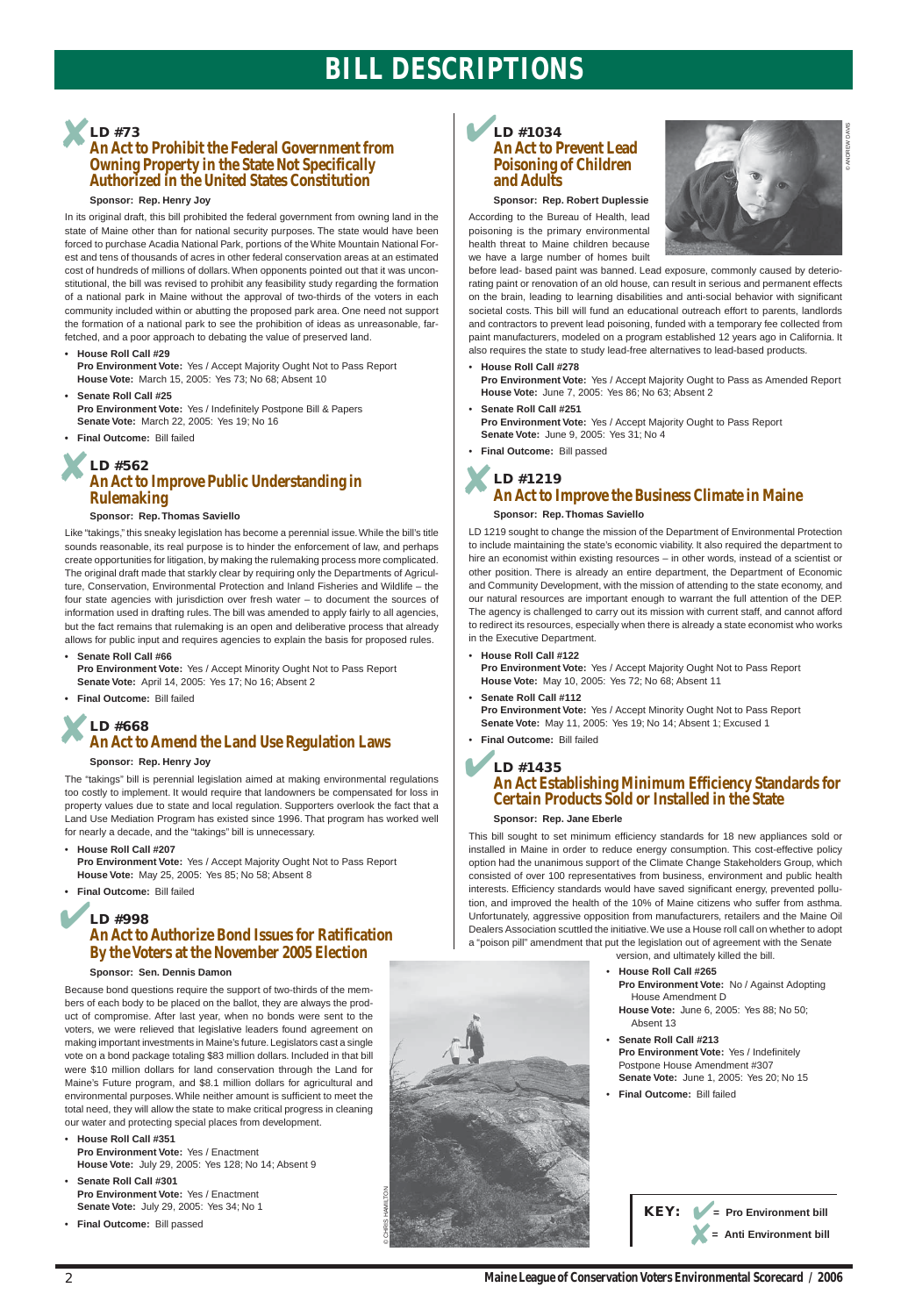## **BILL DESCRIPTIONS**

3

### **Resolve, Regarding Legislative Review of Portions of Chapter 335: Significant Wildlife Habitat, a Major Substantive Rule of the Department of Environmental Protection**

#### **Introducer: Rep. Theodore Koffman**

The bill implements regulations that will help protect significant vernal pools, high and moderate value wading bird and waterfowl habitat, and shorebird nesting, feeding and staging areas. Vernal pools, a vanishing resource especially in Southern Maine, are semi-permanent water bodies, generally located in wooded areas, that fill up during spring or fall and may be dry during the summer months. These pools create a habitat that supports a variety of wildlife, including endangered and threatened species, frogs,

turtles, salamanders, and other wetlanddependent species including moose, mink, raccoon, herons, and ducks. The rules will help prevent the loss of vernal pools and other significant wildlife habitat as the result of development pressures.

- **House Roll Call #443 Pro Environment Vote:** Yes / Final Passage **House Vote:** April 5, 2006: Yes 128;
- No 1; Absent 22
- • **Final Outcome:** Bill passed

#### **Sponsor: Rep. Joshua Tardy**

The Legislature had the opportunity this session to help realize Governor Baxter's vision of an expanded Baxter Park, including lands surrounding the magnificent Katahdin Lake. This rare opportunity to preserve more than 6,000 acres adjacent to Baxter State Park hung in the balance, however, as the Legislature attempted to reconcile competing visions for how the land would be used – for wildlife protection, remote recreation, and traditional uses. Ultimately, a compromise was reached and 4,000 acres will be retained as a wildlife sanctuary and the balance of the land will be managed by the Bureau of Parks and Lands.

## **LD #1981** ✔

- **House Roll Call #508 Pro Environment Vote:** Yes / Final Passage **House Vote:** April 13, 2006: Yes 129; No 16; Absent 6
- **Senate Roll Call #434 Pro Environment Vote:** Yes / Final Passage **Senate Vote:** April 13, 2006: Yes 32; No 3
- **Final Outcome:** Bill Passed

### **LD #2015 Resolve, Authorizing Certain Land Transactions by the Department of Conservation, Bureau of Parks and Lands** *(Governor's Bill)* ✔

#### **Sponsor: Sen. John Martin**

## **LD #2077 An Act to Make Adjustments to the Allagash Wilderness Waterway** ✘

This year marks the 40th Anniversary of the creation of the Allagash Wilderness Waterway, but legislation was introduced that threatens the wilderness character of this spectacular and rare resource. The 1966 bond measure approved overwhelmingly by Maine voters established the clear goal of enhancing the "maximum wilderness character" of the waterway. Some progress has been made in achieving this goal, but this legislation transforms six bridges into permanent structures, locks into statute 11 summer vehicular and 19 snowmobile access points, requires legislative approval of the waterway's management plan and overrules the consensus-based 2003 "River Drivers Stakeholder's Agreement." Despite repeated requests by the bill's opponents, no senator was willing to ensure a recorded vote. We have therefore broken from our usual practice by reporting a "division" vote, for which there is no official record. We are confident of the accuracy of the vote as reported here because it reflects two matching lists made when the vote was taken.

© JYM ST. PIERRE

### ✘ **LD #1450 An Act to Amend Water Quality Standards**

**Final Outcome:** Compromise bill adopted without Major Substantive Rule requirement

#### **Sponsor: Sen. John Martin**

In 2004, the legislature exempted portions of the Androscoggin and St. Croix rivers from new water quality standards for Class C rivers, allowing those rivers to meet lower standards than anywhere else in the state. A technical mistake prevented that bill from becoming law. In 2005, policy makers revisiting it rejected an effort to give local communities along these rivers the same protections that others enjoy, and then went even further. The bill that passed not only held the two rivers to a lower standard, but also contained an unusual provision directing the DEP to revisit its scientific conclusions on the causes of the water quality problems in the Androscoggin, and apply these new conclusions to existing licenses – essentially, a nod of approval to allowing one particular polluter 10 years to come into compliance with standards, although the Clean Water Act sets a limit of 5 years. For the House roll call, we use a vote on an amendment which would have held the two rivers to the same standards for dissolved oxygen as other rivers.

### ✔ **LD #1792 An Act to Protect Maine Families and the Environment by Improving the Collection and Recycling of Mercury Thermostats**

#### • **House Roll Call #253**

### ✘ **LD #1890 An Act to Make Revisions to the Laws Governing Pesticide Control**

**Pro Environment Vote:** No / Against Indefinitely Postponing House Amendment A

**House Vote:** June 3, 2005: Yes 100; No 34; Absent 17

- **Senate Roll Call #234 Pro Environment Vote:** No / Against Enactment **Senate Vote:** June 8, 2005: Yes 30; No 5
- • **Final Outcome:** Bill passed

#### **Sponsor: Sen. John Martin**

With passage of this legislation, Maine will further reduce mercury pollution generated as a result of consumer products that contain mercury. The bill establishes a recycling program for mercury-containing thermostats, so that when these old devices are removed from service the mercury is not released to the environment. Thermostat manufacturers will be required to provide an incentive worth a minimum cash value of \$5 for each mercury thermostat brought to a state-approved collection site.

**• House Roll Call #452 Pro Environment Vote:** Yes / Enactment **House Vote:** April 6, 2006: Yes 138; No 0; Absent 13

- **Senate Roll Call #393 Pro Environment Vote:** Yes / Enactment **Senate Vote:** April 6, 2006: Yes 35; No 0
- **Final Outcome:** Bill Passed

#### **Introducer: Rep. John Piotti**

As amended by the majority of the Committee on Agriculture, Conservation and Forestry, this otherwise good bill would have made it more difficult to establish regulations that protect Maine people and wildlife from poisonous pesticides. The amended legislation required that all rules governing pesticide application return to the Legislature as so-called "Major Substantive Rules" before they can be implemented. This cumbersome process of bringing regulations back to the Legislature can result in significant delays, increased politicization of the issues, and additional opportunities for regulated industries to weaken the proposals. The amended bill ultimately was rejected and replaced with language that does not categorically require pesticide regulations to return to the Legislature for approval.

#### • **House Roll Call #466**

**Pro Environment Vote:** No / Recede and Concur

**House Vote:** April 7, 2006: Yes 53; No 88; Absent 10

• **Senate Roll Call #372**

**Pro Environment Vote:** No / Accept Committee Report C **Senate Vote:** April 3, 2006: Yes 31; No 4



• **House Roll Call #499 Pro Environment Vote:** No / Against **Enactment House Vote:** April 13, 2006: Yes 91;

No 45; Absent 15

• **Senate Roll Call: Division Pro Environment Vote:** No / Against Enactment **Senate Vote:** April 13, 2006: Yes 25; No 10

• **Final Outcome:** Bill passed

© MURAD SAŸEN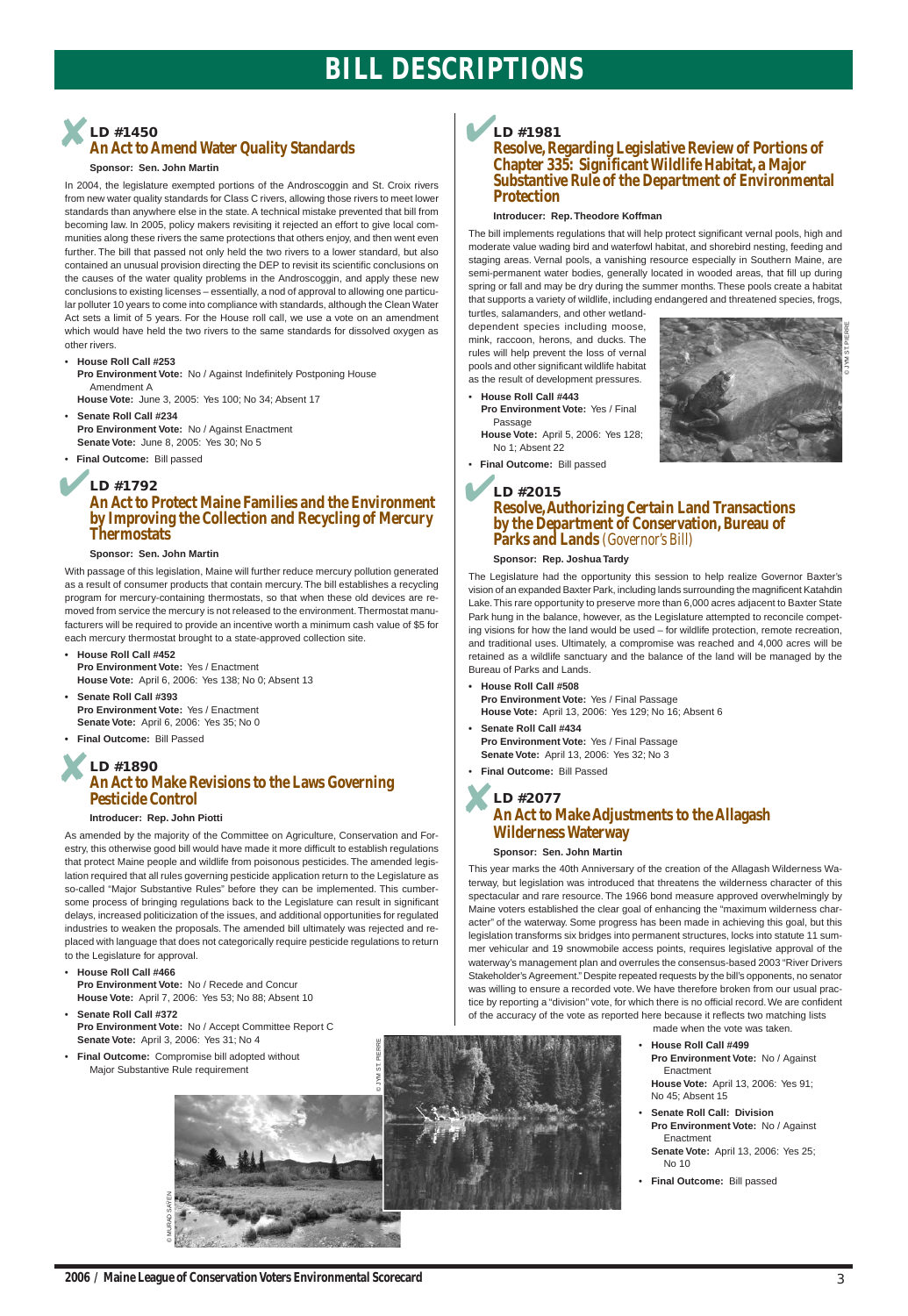|                                             |                              |                   | <b>Pro Environment Votes</b> |                    |                    |                    | 2006 SESSION       |                                       |                                               |                                 | 2005 SESSION                                         |                                               |                                                              |                                  |                                  |                                                      |                                                      |                                  |
|---------------------------------------------|------------------------------|-------------------|------------------------------|--------------------|--------------------|--------------------|--------------------|---------------------------------------|-----------------------------------------------|---------------------------------|------------------------------------------------------|-----------------------------------------------|--------------------------------------------------------------|----------------------------------|----------------------------------|------------------------------------------------------|------------------------------------------------------|----------------------------------|
| <b>NAME</b>                                 | <b>TOWN</b>                  | <b>PARTY</b>      | 2005-<br>2006                | 2003-<br>2004      | 2001-<br>2002      | 1999-<br>2000      | Mercury<br>LD 1792 | <b>Pesticides</b><br>LD 1890          | Wildlife<br>Habitat<br>LD 1981                | Katahdin<br>Lake<br>LD 2015     | Allagash<br>LD 2077                                  | Federal<br>Property<br>LD 73                  | Land<br>Use<br>LD 668                                        | <b>Bond</b><br>Package<br>LD 998 | Lead<br>LD 1034                  | <b>Business</b><br>Climate<br>LD 1219                | Appliance<br><b>Standards</b><br>LD 1435             | Water<br>Quality<br>LD 1450      |
| ADAMS, Herbert                              | Portland                     | D                 | 100%                         | 100%               | $\star$            | $\star$            | $\ddot{}$          | $\ddot{}$                             | $\ddot{}$                                     | $\ddot{}$                       | $+$                                                  | $+$                                           | $+$                                                          | $+$                              | $+$                              | $\ddot{}$                                            | $\ddot{}$                                            | $\ddot{}$                        |
| ANNIS, James                                | Dover-Foxcroft               | $\mathsf{R}$      | 33%                          | 21%                | 55%                | $\star$            | $+$                | -                                     | $\ddot{}$                                     | $\ddot{}$                       | -                                                    | $\overline{\phantom{0}}$                      | -                                                            | $+$                              | $\overline{\phantom{0}}$         | $\overline{\phantom{0}}$                             | $\overline{\phantom{m}}$                             |                                  |
| ASH, Walter                                 | <b>Belfast</b>               | D                 | 83%                          | 57%                | 73%                | $\star$            | $\ddot{}$          | $\ddot{}$                             | $+$                                           | $\ddot{}$                       | $\ddot{}$                                            | $+$                                           | $\ddot{}$                                                    | $+$                              | $+$                              | $+$                                                  | $\overline{\phantom{0}}$                             |                                  |
| <b>AUSTIN, Susan</b>                        | Gray                         | $\mathsf{R}$      | 33%                          | 7%                 | $\star$            | $\star$            | $+$                | $\qquad \qquad -$                     | $\ddot{}$                                     | $\ddot{\phantom{1}}$            | -                                                    | ٠                                             | $\overline{\phantom{0}}$                                     | $+$                              | -                                | $\qquad \qquad -$                                    | $\overline{\phantom{a}}$                             | $\qquad \qquad$                  |
| BABBIDGE, Christopher                       | Kennebunk                    | D                 | 100%                         | $\star$            | $\star$            | $\star$            | $\ddot{}$          | $\ddot{}$                             | $+$                                           | $\ddot{}$                       | $\ddot{}$                                            | $+$                                           | $\ddot{}$                                                    | $+$                              | $+$                              | $+$                                                  | $+$                                                  | $\ddot{}$                        |
| <b>BARSTOW, Christopher</b>                 | Gorham<br>Biddeford          | D<br>D            | 58%<br>67%                   | 93%<br>100%        | $\star$<br>$\star$ | $\star$<br>$\star$ | a                  | a                                     | a                                             | $+$                             | -                                                    | $+$                                           | $\ddot{}$                                                    | $+$                              | $\ddot{}$                        | $\ddot{}$                                            | $+$                                                  | a                                |
| BEAUDETTE, Stephen<br><b>BERUBE, Robert</b> | Lisbon                       | $\mathsf{R}$      | 25%                          | 0%                 | $\star$            | $\star$            | $\ddot{}$<br>a     | $\ddot{}$<br>$\overline{\phantom{0}}$ | a<br>$\ddot{\phantom{1}}$                     | $\ddot{}$<br>$+$                | $\overline{\phantom{0}}$<br>$\overline{\phantom{0}}$ | $+$<br>$\overline{\phantom{0}}$               | $\ddot{}$<br>$\overline{\phantom{0}}$                        | $+$<br>$+$                       | $+$<br>۰                         | $+$<br>a                                             | $\overline{\phantom{a}}$<br>$\overline{\phantom{m}}$ | $\overline{\phantom{0}}$         |
| BIERMAN, Leonard                            | Sorrento                     | R                 | 17%                          | 0%                 | $\star$            | $\star$            | $\ddot{}$          | $\overline{\phantom{0}}$              | $+$                                           |                                 | -                                                    | -                                             | $\overline{\phantom{0}}$                                     | a                                | $\overline{\phantom{a}}$         | a                                                    | $\overline{\phantom{0}}$                             |                                  |
| <b>BISHOP, George</b>                       | Boothbay                     | $\mathsf{R}$      | 33%                          | $\star$            | $\star$            | $\star$            | $+$                | -                                     | $\ddot{}$                                     | $\ddot{}$                       | -                                                    | $\overline{\phantom{0}}$                      | -                                                            | $\ddot{}$                        | $\overline{\phantom{0}}$         | $\overline{\phantom{0}}$                             | $\overline{\phantom{m}}$                             | -                                |
| <b>BLANCHARD, Richard</b>                   | Old Town                     | D                 | 83%                          | $\star$            | $\star$            | $\star$            | $\ddot{}$          | $\ddot{}$                             | $+$                                           | $\overline{1}$                  | $\overline{\phantom{0}}$                             | $+$                                           | $\ddot{}$                                                    | $+$                              | $+$                              | $+$                                                  | a                                                    | $\ddot{}$                        |
| <b>BLANCHETTE, Patricia</b>                 | Bangor                       | D                 | 83%                          | 79%                | 73%                | $\star$            | $+$                | $\ddot{}$                             | $\ddot{}$                                     | $\ddot{\phantom{1}}$            | -                                                    | $+$                                           | $\ddot{}$                                                    | $+$                              | $\ddot{}$                        | $+$                                                  | $+$                                                  | $\overline{\phantom{m}}$         |
| <b>BLISS, Lawrence</b>                      | South Portland               | D                 | 83%                          | 86%                | 82%                | $\star$            | $\ddot{}$          | $\ddot{}$                             | $\ddot{}$                                     | $\ddot{}$                       | $\ddot{}$                                            | $+$                                           | $\ddot{}$                                                    | a                                | $\ddot{}$                        | $+$                                                  | $+$                                                  | a                                |
| <b>BOWEN, Stephen</b><br>BOWLES, David      | Rockport<br>Sanford          | $\mathsf{R}$<br>R | 50%<br>33%                   | 21%<br>0%          | $\star$<br>0%      | $\star$<br>33%     | $+$<br>$\ddot{}$   | -<br>$\ddot{}$                        | $\ddot{}$<br>$+$                              | $+$<br>$\overline{\phantom{0}}$ | $\ddot{}$<br>$\overline{\phantom{0}}$                | $\overline{\phantom{0}}$<br>$\qquad \qquad -$ | $\ddot{}$<br>$\overline{\phantom{a}}$                        | $+$<br>$+$                       | -<br>$\overline{\phantom{0}}$    | $\overline{\phantom{0}}$<br>$\overline{\phantom{a}}$ | $\overline{\phantom{m}}$<br>$\overline{\phantom{a}}$ |                                  |
| <b>BRANNIGAN, Joseph</b>                    | Portland                     | D                 | 75%                          | 79%                | 100%               | $\star$            | $+$                | $+$                                   | $\ddot{}$                                     | $\ddot{}$                       | $\ddot{}$                                            | $+$                                           | $\ddot{}$                                                    | a                                | $\ddot{}$                        | a                                                    | $+$                                                  | $\overline{\phantom{0}}$         |
| BRAUTIGAM, John                             | Falmouth                     | D                 | 100%                         | $\star$            | $\star$            | $\star$            | $\ddot{}$          | $\ddot{}$                             | $+$                                           | $\ddot{}$                       | $+$                                                  | $+$                                           | $+$                                                          | $+$                              | $+$                              | $+$                                                  | $\ddot{\phantom{1}}$                                 | $\ddot{}$                        |
| <b>BROWN, Richard</b>                       | South Berwick                | $\mathsf{R}$      | 42%                          | 29%                | $\star$            | $\star$            | $\ddot{}$          | $+$                                   | $\ddot{}$                                     | $\ddot{\phantom{1}}$            | -                                                    | $\overline{\phantom{0}}$                      | $\overline{\phantom{0}}$                                     | a                                | $+$                              | $\overline{\phantom{0}}$                             | $\overline{\phantom{m}}$                             |                                  |
| BROWNE, William                             | Vassalboro                   | R                 | 33%                          | 7%                 | $\star$            | $\star$            | $\ddot{}$          | $\overline{\phantom{0}}$              | $+$                                           | $\ddot{}$                       | $\overline{\phantom{0}}$                             | $\qquad \qquad -$                             | $\overline{\phantom{a}}$                                     | $+$                              | $\overline{\phantom{0}}$         | $\overline{\phantom{0}}$                             | $\overline{\phantom{0}}$                             |                                  |
| <b>BRYANT, Mark</b>                         | Windham                      | D                 | 75%                          | $\star$            | $\star$            | $\star$            | $\ddot{}$          | $\ddot{}$                             | $\ddot{}$                                     | ۳                               | a                                                    | $+$                                           | $\ddot{}$                                                    | $+$                              | $\ddot{}$                        | $\ddot{}$                                            | $+$                                                  | $\overline{\phantom{m}}$         |
| BRYANT-DESCHENES,<br>Joan                   | Turner                       | R                 | 25%                          | 7%                 | $\star$            | $\star$            | $\ddot{}$          | $\overline{\phantom{m}}$              | $\ddot{}$                                     | $\ddot{}$                       | L.                                                   | $\overline{\phantom{0}}$                      | $\overline{\phantom{0}}$                                     | $\overline{\phantom{0}}$         | $\qquad \qquad -$                | ۰                                                    | a                                                    | a                                |
| <b>BURNS, Richard</b>                       | <b>Berwick</b>               | D                 | 83%                          | $\star$            | $\star$            | $\star$            | $+$                | $+$                                   | $+$                                           | $+$                             | a                                                    | $+$                                           | $\ddot{}$                                                    | $+$                              | $\ddot{}$                        | $+$                                                  | $+$                                                  | -                                |
| CAIN, Emily                                 | Orono                        | D                 | 100%                         | $\star$            | $\star$            | $\star$            | $\ddot{}$          | $\ddot{}$                             | $\ddot{}$                                     | $\ddot{}$                       | $\ddot{}$                                            | $\ddot{}$                                     | $\ddot{}$                                                    | $+$                              | $+$                              | $\ddot{}$                                            | $+$                                                  | $\ddot{}$                        |
| CAMPBELL, James                             | Newfield                     | $\mathsf{R}$      | 58%                          | 14%                | $\star$            | $\star$            | $+$                | $+$                                   | $+$                                           | $+$                             | $\ddot{}$                                            | $\overline{\phantom{0}}$                      | -                                                            | $+$                              | $+$                              | $\overline{\phantom{a}}$                             | $\overline{\phantom{a}}$                             | -                                |
| CANAVAN, Marilyn                            | Waterville                   | D                 | 92%                          | 100%               | 73%                | $\star$            | $\ddot{}$          | $\ddot{}$                             | $\ddot{}$                                     | $\ddot{}$                       | $\ddot{}$                                            | $\ddot{}$                                     | $\ddot{}$                                                    | $+$                              | $\ddot{}$                        | $\ddot{}$                                            | $\overline{\phantom{a}}$                             | $\ddot{}$                        |
| <b>CARR, Roderick</b>                       | Lincoln                      | $\mathsf{R}$      | 33%                          | 0%                 | 9%                 | 25%                | $+$                | -                                     | $\ddot{}$                                     | $+$                             | -                                                    | -                                             | -                                                            | $+$                              | -                                | $\qquad \qquad -$                                    | $\overline{\phantom{a}}$                             | $\overline{\phantom{m}}$         |
| CEBRA, Richard                              | <b>Naples</b><br>Washburn    | R                 | 25%                          | $\star$            | $\star$<br>$\star$ | $\star$<br>$\star$ | $\ddot{}$          | $\overline{\phantom{a}}$              | $\ddot{}$                                     | $\ddot{}$                       | $\overline{\phantom{0}}$                             | $\qquad \qquad -$                             | $\overline{\phantom{m}}$                                     | $\overline{\phantom{a}}$         | $\qquad \qquad -$                | $\overline{\phantom{a}}$                             | $\overline{\phantom{a}}$                             |                                  |
| CHURCHILL, John<br>CLARK, Herbert           | Millinocket                  | $\mathsf{R}$<br>D | 33%<br>58%                   | 0%<br>$\star$      | $\star$            | $\star$            | $+$<br>$\ddot{}$   | -<br>$\overline{\phantom{0}}$         | $\ddot{}$<br>$\ddot{}$                        | $+$                             | -<br>$\overline{\phantom{0}}$                        | -<br>$\overline{\phantom{0}}$                 | $\overline{\phantom{0}}$<br>$\begin{array}{c} + \end{array}$ | $+$<br>$\ddot{}$                 | -<br>$\ddot{}$                   | $\overline{\phantom{0}}$<br>$\ddot{}$                | $\overline{\phantom{m}}$                             | -<br>$\ddot{}$                   |
| CLOUGH, Harold                              | Scarborough                  | R                 | 33%                          | 0%                 | 0%                 | 25%                | $\ddot{}$          |                                       | $\ddot{}$                                     | $\ddot{}$                       |                                                      | $\overline{\phantom{0}}$                      | $\overline{\phantom{0}}$                                     | $+$                              | $\overline{\phantom{0}}$         |                                                      |                                                      |                                  |
| COLLINS, Ronald                             | Wells                        | R                 | 33%                          | 14%                | 0%                 | 33%                | $\ddot{}$          | $\overline{\phantom{0}}$              | $\ddot{}$                                     | $\ddot{}$                       | $\overline{\phantom{0}}$                             | $\overline{\phantom{0}}$                      | $\overline{\phantom{0}}$                                     | $+$                              | $\overline{\phantom{0}}$         | $\overline{\phantom{0}}$                             | $\overline{\phantom{0}}$                             |                                  |
| CRAVEN, Margaret                            | Lewiston                     | D                 | 92%                          | 86%                | $\star$            | $\star$            | $+$                | $+$                                   | a                                             | $+$                             | $\ddot{}$                                            | $+$                                           | $\ddot{}$                                                    | $+$                              | $+$                              | $+$                                                  | $+$                                                  | $\ddot{}$                        |
| CRESSEY, Philip                             | Cornish                      | R                 | 17%                          | 7%                 | 9%                 | $\star$            | $\ddot{}$          | $\overline{\phantom{0}}$              | $\begin{array}{c} + \end{array}$              | -                               |                                                      | $\qquad \qquad -$                             | $\overline{\phantom{a}}$                                     | $\overline{\phantom{0}}$         | $\overline{\phantom{0}}$         | ۰                                                    | $\overline{\phantom{m}}$                             |                                  |
| <b>CROSBY, Charles</b>                      | Topsham                      | D                 | 58%                          | $\star$            | $\star$            | $\star$            | $+$                | $+$                                   | a                                             | $+$                             | a                                                    | $+$                                           | $+$                                                          | a                                | a                                | $+$                                                  | $\overline{\phantom{a}}$                             | $+$                              |
| <b>CROSTHWAITE, Robert</b>                  | Ellsworth                    | R                 | 17%                          | $0\%$              | $\star$            | $\star$            | $\ddot{}$          | $\overline{\phantom{a}}$              | $\begin{array}{c} + \end{array}$              | $\overline{\phantom{0}}$        | $\overline{\phantom{0}}$                             | $\qquad \qquad -$                             | $\overline{\phantom{m}}$                                     | $\overline{\phantom{a}}$         | $\qquad \qquad -$                | $\overline{\phantom{m}}$                             | a                                                    | a                                |
| <b>CUMMINGS, Glenn</b><br>CURLEY, Darlene   | Portland<br>Scarborough      | D.<br>R           | 75%<br>67%                   | 93%<br>7%          | 91%<br>$\star$     | $\star$<br>$\star$ | $+$                | $+$<br>$\overline{\phantom{0}}$       | $\begin{array}{c} + \end{array}$<br>$\ddot{}$ | a<br>$\ddot{}$                  | a<br>$\ddot{}$                                       | $+$<br>$\qquad \qquad -$                      | $\ddot{}$                                                    | $+$                              | $+$<br>$+$                       | $+$<br>۰                                             | $+$<br>$\ddot{\phantom{1}}$                          |                                  |
| <b>CURTIS, Philip</b>                       | Madison                      | $\mathsf{R}$      | 33%                          | $\star$            | $\star$            | $\star$            | $\ddot{}$<br>$+$   | -                                     | $\ddot{}$                                     | $+$                             | -                                                    | -                                             | $\ddot{}$<br>-                                               | $+$<br>$+$                       | ٠                                | -                                                    | $\overline{\phantom{a}}$                             |                                  |
| DAIGLE, Robert                              | Arundel                      | R                 | 42%                          | 29%                | 55%                | 66%                | $\ddot{}$          | $\ddot{}$                             | $\ddot{}$                                     | $\ddot{}$                       | $\overline{\phantom{0}}$                             | $\qquad \qquad -$                             | a                                                            | $+$                              | $\overline{\phantom{0}}$         | ۰                                                    | $\overline{\phantom{0}}$                             | a                                |
| DAVIS, Gerald                               | Falmouth                     | $\mathsf{R}$      | 75%                          | 71%                | 55%                | 58%                | $+$                | $+$                                   | $\ddot{}$                                     | $+$                             | $+$                                                  | $+$                                           | $\ddot{}$                                                    | $+$                              | -                                | $+$                                                  | $\overline{\phantom{a}}$                             |                                  |
| DAVIS, Kimberly                             | Augusta                      | R                 | 33%                          | $^\star$           | $\star$            | $\star$            | $\ddag$            | a                                     | $\begin{array}{c} + \end{array}$              | $\ddot{}$                       | $\overline{\phantom{0}}$                             | $\overline{\phantom{0}}$                      | $\overline{\phantom{a}}$                                     | $\ddot{}$                        | $\overline{\phantom{0}}$         | $\overline{\phantom{a}}$                             | $\overline{\phantom{m}}$                             |                                  |
| DRISCOLL, Timothy                           | Westbrook                    | D                 | 83%                          | $\star$            | $\star$            | $\star$            | $+$                | $+$                                   | $\ddot{}$                                     | $+$                             | $+$                                                  | $+$                                           | a                                                            | $+$                              | $\ddot{}$                        | $+$                                                  | a                                                    | $\ddot{}$                        |
| <b>DUCHESNE, Robert</b>                     | Hudson                       | D                 | 92%                          | $\star$            | $\star$            | $\star$            | $+$                | $\ddot{}$                             | $\begin{array}{c} + \end{array}$              | $\ddot{}$                       | $\begin{array}{c} + \end{array}$                     | $+$                                           | $\ddag$                                                      | $+$                              | $\begin{array}{c} + \end{array}$ | $+$                                                  | $+$                                                  |                                  |
| DUDLEY, Benjamin<br>DUGAY, Edward           | Portland<br>Cherryfield      | D<br>D            | 83%<br>50%                   | 86%<br>43%         | 100%<br>9%         | 100%<br>42%        | $+$                | $+$                                   | $\begin{array}{c} + \end{array}$              | $+$                             | a                                                    | a                                             | $+$                                                          | $+$                              | $+$                              | $+$                                                  | $+$                                                  | $+$                              |
| DUNN, Michael                               | Bangor                       | D                 | 58%                          | $\star$            | $\star$            | $\star$            | $\ddot{}$<br>a     | $\overline{\phantom{0}}$<br>$+$       | a<br>a                                        | $\ddot{}$<br>$+$                | a<br>a                                               | $+$<br>$+$                                    | $\overline{\phantom{a}}$<br>$+$                              | $+$<br>a                         | $+$<br>$+$                       | $\overline{\phantom{a}}$<br>$+$                      | a<br>$+$                                             | $\ddot{}$<br>a                   |
| <b>DUPLESSIE, Robert</b>                    | Westbrook                    | D                 | 83%                          | 79%                | 100%               | 83%                | $\ddot{}$          | $\ddot{}$                             | $+$                                           | $\ddot{}$                       | $\overline{\phantom{0}}$                             | $+$                                           | $\ddot{}$                                                    | $+$                              | $+$                              | $+$                                                  | $+$                                                  |                                  |
| DUPREY, Brian                               | Hampden                      | $\mathsf{R}$      | 33%                          | 7%                 | 0%                 | $\star$            | $+$                | $+$                                   | $\ddot{}$                                     | $+$                             | -                                                    | $\overline{\phantom{0}}$                      | -                                                            | a                                | -                                | $\qquad \qquad -$                                    | $\overline{\phantom{a}}$                             |                                  |
| EBERLE, Jane                                | South Portland               | D                 | 92%                          | $^\star$           | $\star$            | $\star$            | $\ddot{}$          | $\ddot{}$                             | $\begin{array}{c} + \end{array}$              | $\ddot{}$                       | $\ddot{}$                                            | $+$                                           | $\ddot{}$                                                    | $+$                              | $\ddot{}$                        | $+$                                                  | $+$                                                  |                                  |
| EDER, John                                  | Portland                     | G                 | 92%                          | 93%                | $\star$            | $\star$            | $+$                | $+$                                   | $\ddot{}$                                     | $+$                             | $\ddot{}$                                            | $+$                                           | $\ddot{}$                                                    | $+$                              | $\ddot{}$                        | $+$                                                  | $+$                                                  | $\qquad \qquad -$                |
| EDGECOMB, Peter                             | Caribou                      | R                 | 33%                          | $\star$            | $\star$            | $\star$            | $\ddot{}$          | $\overline{\phantom{a}}$              | $\begin{array}{c} + \end{array}$              | $\ddot{}$                       | $\overline{\phantom{a}}$                             | $\qquad \qquad -$                             | $\overline{\phantom{m}}$                                     | $\ddot{}$                        | $\overline{\phantom{0}}$         | $\overline{\phantom{m}}$                             | $\overline{\phantom{m}}$                             |                                  |
| <b>EMERY, Harold</b><br>FAIRCLOTH, Sean     | Cutler                       | R<br>D            | 33%<br>75%                   | $\star$<br>100%    | $\star$<br>$\star$ | $\star$<br>$\star$ | $+$                | $\overline{\phantom{0}}$              | $\begin{array}{c} + \end{array}$              | $+$                             | $\overline{\phantom{a}}$                             | a                                             | $\qquad \qquad -$                                            | $+$                              | -                                | $\overline{\phantom{a}}$                             | $\overline{\phantom{a}}$                             |                                  |
| FARRINGTON, David                           | Bangor<br>Gorham             | D                 | 75%                          | $\star$            | $\star$            | $\star$            | $\ddot{}$<br>$+$   | a<br>$+$                              | $+$<br>a                                      | $\ddot{}$<br>$+$                | $+$<br>a                                             | $+$<br>$+$                                    | $\ddot{}$<br>$+$                                             | $\ddot{}$<br>$+$                 | $+$<br>$+$                       | a<br>$+$                                             | $+$<br>$\overline{\phantom{a}}$                      | $\ddot{}$                        |
| FINCH, Edward                               | Fairfield                    | D                 | 83%                          | 64%                | $\star$            | $\star$            | $\ddot{}$          | $\ddot{}$                             | $\ddot{}$                                     | $\ddot{}$                       | $\ddot{}$                                            | $+$                                           | $\ddot{}$                                                    | $+$                              | $+$                              | $+$                                                  | $\overline{\phantom{0}}$                             |                                  |
| FISCHER, Jeremy                             | Presque Isle                 | D                 | 67%                          | 57%                | $\star$            | $\star$            | a                  | $+$                                   | $\begin{array}{c} + \end{array}$              | $+$                             | -                                                    | $+$                                           | $\ddot{}$                                                    | $+$                              | $+$                              | $+$                                                  | $\overline{\phantom{a}}$                             |                                  |
| FISHER, Charles                             | <b>Brewer</b>                | D                 | 58%                          | $\star$            | 91%                | 75%                | $\ddot{}$          | $\ddot{}$                             | a                                             | $\ddot{}$                       | $\overline{\phantom{0}}$                             | $\ddot{}$                                     | $\ddot{}$                                                    | $+$                              | $\begin{array}{c} + \end{array}$ | $\overline{\phantom{a}}$                             | $\overline{\phantom{a}}$                             |                                  |
| FITTS, Stacey Allen                         | Pittsfield                   | $\mathsf{R}$      | 25%                          | $\star$            | $\star$            | $\star$            | $+$                | -                                     | $\ddot{}$                                     | -                               | -                                                    | -                                             | -                                                            | $+$                              | -                                | $\overline{\phantom{a}}$                             | $\overline{\phantom{a}}$                             |                                  |
| FLETCHER, Kenneth                           | Winslow                      | R                 | 33%                          | 7%                 | $\star$            | $\star$            | $+$                | $\overline{\phantom{a}}$              | $\ddot{}$                                     | $\ddot{}$                       | $\overline{\phantom{a}}$                             | $\overline{\phantom{0}}$                      | $\overline{\phantom{m}}$                                     | $+$                              | $\overline{\phantom{0}}$         | $\overline{\phantom{m}}$                             | $\overline{\phantom{a}}$                             |                                  |
| FLOOD, Patrick<br>GERZOFSKY, Stan           | Winthrop<br><b>Brunswick</b> | R<br>D            | 50%<br>92%                   | $\star$<br>86%     | $\star$<br>91%     | $\star$<br>$\star$ | $+$<br>a           | $+$<br>$\ddot{}$                      | $\begin{array}{c} + \end{array}$<br>$\ddot{}$ | $+$<br>$\ddot{}$                | $\overline{\phantom{0}}$<br>$+$                      | ٠<br>$+$                                      | $+$<br>$\ddot{}$                                             | $+$<br>$+$                       | -<br>$+$                         | $\overline{\phantom{0}}$<br>$+$                      | $\overline{\phantom{m}}$<br>$+$                      |                                  |
| <b>GLYNN, Kevin</b>                         | South Portland               | $\mathsf{R}$      | 42%                          | 7%                 | 9%                 | 25%                | $+$                | $+$                                   | $+$                                           | $+$                             | -                                                    | $+$                                           | -                                                            | $\overline{\phantom{0}}$         | -                                | $\overline{\phantom{0}}$                             | $\overline{\phantom{m}}$                             | $\ddot{}$                        |
| GOLDMAN, Connie                             | Cape Elizabeth               | D                 | 100%                         | $\star$            | $\star$            | $\star$            | $\ddot{}$          | $\ddot{}$                             | $\ddot{}$                                     | $\ddot{\phantom{1}}$            | $+$                                                  | $+$                                           | $\ddot{}$                                                    | $+$                              | $+$                              | $\ddot{}$                                            | $+$                                                  | $\ddot{}$                        |
| GREELEY, Christian                          | Levant                       | $\mathsf{R}$      | 25%                          | 0%                 | $\star$            | $\star$            | a                  | -                                     | a                                             | $+$                             | a                                                    | $\overline{\phantom{0}}$                      | a                                                            | $+$                              | $+$                              | $\qquad \qquad -$                                    | $\overline{\phantom{a}}$                             | a                                |
| GROSE, Carol                                | Woolwich                     | D                 | 75%                          | 79%                | $\star$            |                    | $\ddot{}$          | $\ddot{}$                             | $\ddot{}$                                     | $\ddot{}$                       |                                                      | a                                             | $\ddot{}$                                                    | $+$                              | $\ddot{}$                        | $+$                                                  | $\overline{\phantom{a}}$                             | $\overline{+}$                   |
| HALL, Darren                                | Holden                       | $\mathsf{R}$      | 33%                          | $\star$            | $\star$            | $\star$            | $\ddot{}$          | -                                     | $\ddot{}$                                     | $\ddot{}$                       | -                                                    | -                                             | -                                                            | $+$                              | ۰                                | -                                                    | -                                                    |                                  |
| HAMPER, James                               | Oxford                       | R                 | 25%                          | $\star$            | $\star$            | $\star$            | $\ddot{}$          | $\overline{\phantom{m}}$              | $\ddot{}$                                     | $\ddot{}$                       | -                                                    | $\qquad \qquad -$                             | $\overline{\phantom{m}}$                                     | $\overline{\phantom{a}}$         | $\overline{\phantom{0}}$         | $\overline{\phantom{m}}$                             | $\qquad \qquad -$                                    |                                  |
| HANLEY, Bruce                               | Paris                        | $\mathsf{R}$      | 33%<br>67%                   | $\star$<br>$\star$ | $\star$<br>$\star$ | $\star$<br>$\star$ | $+$                | -                                     | $+$                                           | $+$                             | -                                                    | $\overline{\phantom{0}}$                      | -                                                            | $+$                              | -                                | -                                                    | $\overline{\phantom{a}}$                             |                                  |
| HANLEY, Stephen<br>HARLOW, Charles          | Gardiner<br>Portland         | D<br>D            | 100%                         | $\star$            | $\star$            | $\star$            | $\ddot{}$<br>$+$   | $\ddot{}$<br>$+$                      | $+$<br>$+$                                    | $\ddot{}$<br>$+$                | $\overline{\phantom{m}}$<br>$+$                      | $+$<br>$+$                                    | $\ddot{}$<br>$\ddot{}$                                       | $+$<br>$+$                       | $\ddot{}$<br>$+$                 | a<br>$+$                                             | $\overline{\phantom{a}}$<br>$+$                      | $\ddot{}$                        |
| HOGAN, George                               | Old Orchard Bch              | D                 | 83%                          | $\star$            | $\star$            | $\star$            | $\ddot{}$          | $\ddot{}$                             | $+$                                           | $\ddot{}$                       | $\overline{\phantom{a}}$                             | $\ddot{}$                                     | $\ddot{}$                                                    | $+$                              | $\ddot{}$                        | $+$                                                  | $\overline{\phantom{a}}$                             | $\ddot{}$                        |
| HOTHAM, Randy                               | <b>Dixfield</b>              | $\mathsf{R}$      | 42%                          | 21%                | $\star$            | $\star$            | $+$                | $+$                                   | $\mathbf{a}$                                  | $\ddot{}$                       | -                                                    | ÷                                             | -                                                            | $+$                              | $\ddot{}$                        | $\qquad \qquad -$                                    | $\overline{\phantom{a}}$                             | $\overline{\phantom{m}}$         |
| HUTTON, Deborah                             | Bowdoinham                   | D                 | 100%                         | 100%               | 91%                | $\star$            | $^{+}$             | $\begin{array}{c} + \end{array}$      | $\, +$                                        | $^{+}$                          | $^{+}$                                               | $+$                                           | $\begin{array}{c} + \end{array}$                             | $^{+}$                           | $^{+}$                           | $^{+}$                                               | $+$                                                  | $\begin{array}{c} + \end{array}$ |
| JACKSON, Troy                               | Fort Kent                    | D                 | 50%                          | 57%                | $\star$            | $\star$            | $+$                | $-$                                   | $+$                                           | -                               | -                                                    | $+$                                           | $\ddot{}$                                                    | $+$                              | a                                | $+$                                                  | $\overline{\phantom{a}}$                             | a                                |
| JACOBSEN, Lawrence                          | Waterboro                    | R                 | 33%                          | 7%                 | $\star$            | $\star$            | $\ddot{}$          | $\overline{\phantom{a}}$              | $\begin{array}{c} + \end{array}$              | $\ddot{}$                       | $\overline{\phantom{a}}$                             | $\qquad \qquad -$                             | $\overline{\phantom{a}}$                                     | $+$                              | $\qquad \qquad -$                | $\overline{\phantom{a}}$                             | $\overline{\phantom{m}}$                             |                                  |
| JENNINGS, Rodney                            | Leeds                        | D                 | 50%                          | 57%                | $\star$            | $\star$            | $+$                | $\mathbf{a}$                          | $+$                                           | $\mathbf{a}$                    | a                                                    | $+$                                           | $\ddot{}$                                                    | $+$                              | $\begin{array}{c} + \end{array}$ | $\mathbf{a}$                                         | $\overline{\phantom{a}}$                             |                                  |
|                                             |                              |                   |                              |                    |                    |                    |                    |                                       |                                               |                                 |                                                      |                                               |                                                              |                                  |                                  |                                                      |                                                      |                                  |

## **MAINE LEAGUE OF CONSERVATION VOTERS – 2006 HOUSE SCORECARD**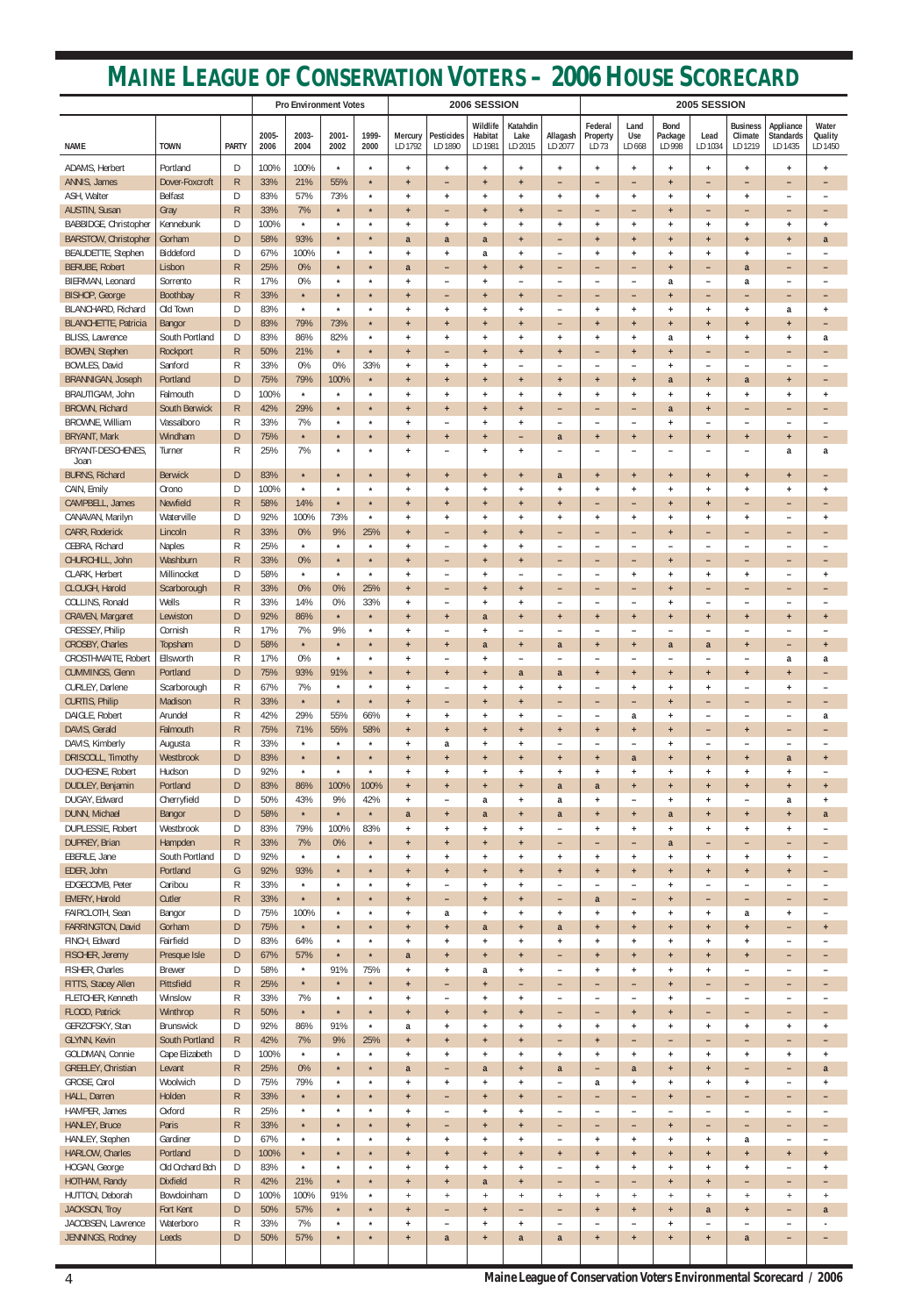## **MAINE LEAGUE OF CONSERVATION VOTERS – 2006 HOUSE SCORECARD**

|                                         |                         |                          | <b>Pro Environment Votes</b> |                    |                    |                    | 2006 SESSION           |                                         |                                   |                                               |                                                      | 2005 SESSION                    |                                       |                                  |                                 |                                       |                                                       |                                       |
|-----------------------------------------|-------------------------|--------------------------|------------------------------|--------------------|--------------------|--------------------|------------------------|-----------------------------------------|-----------------------------------|-----------------------------------------------|------------------------------------------------------|---------------------------------|---------------------------------------|----------------------------------|---------------------------------|---------------------------------------|-------------------------------------------------------|---------------------------------------|
| NAME                                    | <b>TOWN</b>             | <b>PARTY</b>             | 2005-<br>2006                | 2003-<br>2004      | $2001 -$<br>2002   | 1999-<br>2000      | Mercury<br>LD 1792     | <b>Pesticides</b><br>LD 1890            | Wildlife<br>Habitat<br>LD 1981    | Katahdin<br>Lake<br>LD 2015                   | Allagash<br>LD 2077                                  | Federal<br>Property<br>LD 73    | Land<br>Use<br>LD 668                 | <b>Bond</b><br>Package<br>LD 998 | Lead<br>LD 1034                 | <b>Business</b><br>Climate<br>LD 1219 | Appliance<br>Standards<br>LD 1435                     | Water<br>Quality<br>LD 1450           |
| JODREY, Arlan                           | <b>Bethel</b>           | R                        | 42%                          | 7%                 | 18%                | 33%                | $+$                    | $\ddot{}$                               | $\ddot{}$                         | $\ddot{}$                                     | $\qquad \qquad -$                                    | -                               | $\overline{\phantom{a}}$              | $\ddot{}$                        | $\overline{\phantom{0}}$        | $\overline{\phantom{a}}$              | $\overline{\phantom{0}}$                              |                                       |
| JOY, Henry                              | Crystal                 | $\mathsf{R}$             | 17%                          | 0%                 | $\star$            | 8%                 | $\ddot{}$              | -                                       | $\ddot{}$                         | $\overline{\phantom{0}}$                      | $\overline{\phantom{0}}$                             | -                               | $\overline{\phantom{0}}$              | a                                | ۳                               | $\overline{\phantom{a}}$              | $\qquad \qquad -$                                     | $\overline{\phantom{0}}$              |
| KAELIN, Jeff                            | Winterport              | R                        | 50%                          | 14%                | $\star$            | $\star$            | $+$                    | $\overline{\phantom{0}}$                | a                                 | $\overline{+}$                                | $+$                                                  | $\overline{\phantom{0}}$        | $+$                                   | $\ddot{}$                        | $\ddot{}$                       | a                                     | $\overline{\phantom{m}}$                              |                                       |
| KOFFMAN, Theodore                       | <b>Bar Harbor</b>       | $\mathsf{D}$             | 83%                          | 100%               | 64%                | $\star$            | $\ddot{}$              | $+$                                     | a                                 | $\ddot{}$                                     | $\ddot{}$                                            | $+$                             | $\ddot{}$                             | $\ddot{}$                        | $\ddot{}$                       | $\ddot{}$                             | $\ddot{}$                                             | $\overline{\phantom{0}}$              |
| LANSLEY, Scott<br>LERMAN, Arthur        | Sabattus                | R<br>D                   | 8%<br>92%                    | $\star$<br>93%     | $\star$<br>$\star$ | $\star$<br>$\star$ | $+$                    | $\qquad \qquad -$                       | a                                 | $\overline{\phantom{a}}$<br>$\ddot{}$         | $\overline{\phantom{a}}$                             | -                               | $\overline{\phantom{a}}$              | $\overline{\phantom{0}}$         | $\overline{\phantom{0}}$        | $\overline{\phantom{a}}$              | $\overline{\phantom{m}}$                              |                                       |
| LEWIN, Sarah                            | Augusta<br>Eliot        | R                        | 17%                          | 0%                 | $\star$            | $\star$            | $\ddot{}$<br>$+$       | $\ddot{}$<br>$\overline{\phantom{0}}$   | $\ddot{}$<br>a                    | $\overline{1}$                                | $\ddot{}$<br>$\overline{\phantom{0}}$                | $+$<br>۳                        | $\ddot{}$<br>$\overline{\phantom{0}}$ | a                                | $\ddot{}$<br>-                  | $\ddot{}$<br>۰                        | $\ddot{}$                                             | $\ddot{}$                             |
| LINDELL, R. Kenneth                     | Frankfort               | $\mathsf{R}$             | 42%                          | $\star$            | $\star$            | $\star$            | $+$                    | $\overline{\phantom{0}}$                | $\ddot{\phantom{1}}$              | $\overline{1}$                                | $\overline{\phantom{0}}$                             | -                               | $\overline{\phantom{a}}$              | $\ddot{}$                        | ۳                               | $\overline{\phantom{0}}$              | a                                                     | $\ddot{}$                             |
| LUNDEEN, Jacqueline                     | Mars Hill               | D                        | 83%                          | 71%                | 82%                | $\star$            | $+$                    | $\ddot{}$                               | $\ddot{}$                         | $\ddot{}$                                     | $\overline{\phantom{a}}$                             | $+$                             | $+$                                   | $\ddot{}$                        | $+$                             | $+$                                   | a                                                     | $\ddot{}$                             |
| MAKAS, Elaine                           | Lewiston                | D                        | 100%                         | 100%               | $\star$            | $\star$            | $\ddot{}$              | $+$                                     | $\ddot{}$                         | $\ddot{}$                                     | $\ddot{}$                                            | $+$                             | $\ddot{}$                             | $+$                              | $+$                             | $+$                                   | $+$                                                   | $\ddot{}$                             |
| MAREAN, Donald                          | <b>Hollis</b>           | R                        | 42%                          | $\star$            | $\star$            | $\star$            | $+$                    | $\ddot{}$                               | $\ddot{}$                         | $\ddot{}$                                     | a                                                    | $\overline{\phantom{0}}$        | ۰                                     | $\ddot{}$                        | -                               | $\overline{\phantom{a}}$              | $\overline{\phantom{0}}$                              |                                       |
| MARLEY, Boyd<br>MARRACHÉ, Lisa          | Portland<br>Waterville  | $\mathsf{D}$             | 92%<br>75%                   | 100%<br>50%        | 100%<br>36%        | $\star$<br>$\star$ | $\ddot{}$              | $\ddot{}$                               | $\ddot{}$                         | $\ddot{}$                                     | $+$                                                  | $+$                             | $+$                                   | $+$                              | $+$                             | $+$                                   | $+$                                                   | $\overline{\phantom{0}}$              |
| MAZUREK, Edward                         | Rockland                | D<br>D                   | 75%                          | $\star$            | $\star$            | $\star$            | $+$<br>$+$             | $\ddot{}$<br>$\ddot{}$                  | $\ddot{}$<br>$\ddot{}$            | $\ddot{}$<br>$\ddot{}$                        | $\overline{\phantom{a}}$<br>$\overline{\phantom{a}}$ | $+$<br>$+$                      | $+$<br>$\ddot{}$                      | $+$<br>$+$                       | $+$<br>$\ddot{}$                | $\ddot{}$<br>$\ddot{}$                | $\overline{\phantom{m}}$<br>$\overline{\phantom{0}}$  | a                                     |
| McCORMICK, Earle                        | <b>West Gardiner</b>    | R                        | 42%                          | 21%                | $\star$            | $\star$            | $+$                    | $\ddot{}$                               | $\ddot{}$                         | $\ddot{}$                                     | $\overline{\phantom{a}}$                             |                                 | $\overline{\phantom{a}}$              | $\ddot{}$                        | $\overline{\phantom{0}}$        | ۰                                     |                                                       |                                       |
| McFADDEN, Howard                        | Dennysville             | $\mathsf{R}$             | 33%                          | $\star$            | $\star$            | $\star$            | $+$                    | a                                       | $+$                               | $\overline{1}$                                | $\overline{\phantom{0}}$                             | -                               | $\overline{\phantom{0}}$              | $+$                              | -                               | $\overline{\phantom{0}}$              | $\overline{\phantom{0}}$                              | ٠                                     |
| McKANE, Jonathan                        | Newcastle               | R                        | 42%                          | $\star$            | $\star$            | $\star$            | $+$                    | $\ddot{}$                               | $\ddot{}$                         | $\ddot{}$                                     | $\overline{\phantom{a}}$                             | $\overline{\phantom{0}}$        | $+$                                   | $\overline{\phantom{0}}$         | $\overline{\phantom{0}}$        | $\overline{\phantom{0}}$              | $\overline{\phantom{0}}$                              |                                       |
| McKENNEY, Terrence                      | Cumberland              | $\mathsf{R}$             | 33%                          | 7%                 | 27%                | 25%                | $\ddot{}$              | -                                       | $\ddot{}$                         | $+$                                           | -                                                    | -                               | $\overline{\phantom{0}}$              | $+$                              | -                               | -                                     | $\overline{\phantom{0}}$                              | $\qquad \qquad$                       |
| McLEOD, Everett                         | Lee                     | R                        | 25%                          | $\star$            | $\star$            | $\star$            | $+$                    | $\overline{\phantom{0}}$                | $\ddot{}$                         | $\overline{1}$                                | $\overline{\phantom{0}}$                             | -                               | a                                     | ۰                                | -                               | $\overline{\phantom{a}}$              | $\overline{\phantom{m}}$                              |                                       |
| MERRILL, Barbara<br>MILLER, Elizabeth   | Appleton<br>Somerville  | D                        | 83%<br>92%                   | $\star$<br>$\star$ | $\star$<br>$\star$ | $\star$<br>$\star$ | $\ddot{}$<br>$+$       | $\ddot{}$<br>$\ddot{}$                  | $\ddot{}$<br>$\ddot{}$            | $\ddot{}$<br>$\ddot{}$                        | $\overline{\phantom{0}}$<br>$\overline{\phantom{a}}$ | a<br>$+$                        | $\ddot{}$<br>$\ddot{}$                | $\ddot{}$<br>$\ddot{}$           | $\ddot{}$<br>$\ddot{}$          | $\ddot{}$<br>$\ddot{}$                | $\ddot{}$<br>$\ddot{}$                                | $\ddot{\phantom{1}}$<br>$\ddot{}$     |
| MILLETT, H. Sawin                       | Waterford               | $\mathsf{R}$             | 33%                          | 14%                | $\star$            | $\star$            | $\ddot{}$              | $\overline{\phantom{0}}$                | $\ddot{}$                         | $\ddot{}$                                     | $\overline{\phantom{a}}$                             | -                               | $\overline{\phantom{0}}$              | $\ddot{\phantom{1}}$             | -                               | $\overline{\phantom{0}}$              | $\qquad \qquad -$                                     | $\overline{\phantom{0}}$              |
| MILLS, Janet                            | Farmington              | D                        | 83%                          | 71%                | $\star$            | $\star$            | $\ddot{}$              | $\ddot{}$                               | $\ddot{}$                         | $\overline{1}$                                | $\overline{\phantom{0}}$                             | $\ddot{}$                       | $+$                                   | $\ddot{}$                        | $\ddot{}$                       | $\ddot{}$                             | $\ddot{}$                                             | a                                     |
| MOODY, Stanley                          | Manchester              | D                        | 58%                          | 57%                | $\star$            | $\star$            | $+$                    | $\overline{1}$                          | $\ddot{}$                         | a                                             | a                                                    | $+$                             | $+$                                   | $+$                              | $\ddot{}$                       | $\overline{\phantom{a}}$              | $\overline{\phantom{0}}$                              | $\overline{\phantom{0}}$              |
| MOORE, Gary                             | Standish                | R                        | 17%                          | 7%                 | $\star$            | $\star$            | a                      | a                                       | a                                 | a                                             | a                                                    | $\overline{\phantom{0}}$        | $\overline{\phantom{a}}$              | $\ddot{}$                        | $+$                             | $\overline{\phantom{a}}$              | a                                                     | a                                     |
| MOULTON, Bradley                        | York                    | $\mathsf{R}$             | 42%                          | $\star$            | $\star$            | $\star$            | $+$                    | -                                       | $\ddot{}$                         | $\ddot{\phantom{1}}$                          | $\qquad \qquad -$                                    | -                               | $\ddot{}$                             | $+$                              | -                               | -                                     | $\qquad \qquad -$                                     | $\qquad \qquad$                       |
| MUSE, Roberta<br>NASS, Joan             | Fryeburg<br>Acton       | R<br>$\mathsf{R}$        | 67%<br>42%                   | $\star$<br>$\star$ | $\star$<br>$\star$ | $\star$<br>$\star$ | $+$                    | $\overline{\phantom{0}}$                | $\ddot{}$                         | $\ddot{\phantom{1}}$                          | $+$                                                  | $\ddot{}$                       | $+$                                   | $\ddot{}$                        | $\ddot{}$                       | a                                     | $\overline{\phantom{m}}$                              |                                       |
| NORTON, Jacqueline                      | Bangor                  | D                        | 100%                         | 93%                | 64%                | $\star$            | $\ddot{}$<br>$\ddot{}$ | $\overline{\phantom{0}}$<br>$\ddot{}$   | $\ddot{}$<br>$\ddot{}$            | $\ddot{}$<br>$\ddot{}$                        | $\overline{\phantom{0}}$<br>$+$                      | -<br>$+$                        | -<br>$\ddot{}$                        | $\ddot{}$<br>$\ddot{}$           | -<br>$\ddot{}$                  | $\ddot{}$<br>$\ddot{}$                | $\qquad \qquad -$<br>$\begin{array}{c} + \end{array}$ | $\overline{\phantom{0}}$<br>$\ddot{}$ |
| NUTTING, Robert                         | Oakland                 | $\mathsf{R}$             | 42%                          | 7%                 | 18%                | 66%                | $+$                    | $+$                                     | $+$                               | $\ddot{}$                                     | $\overline{\phantom{0}}$                             | -                               | $\overline{\phantom{0}}$              | $+$                              | ۳                               | $\overline{\phantom{0}}$              | $\overline{\phantom{0}}$                              |                                       |
| O'BRIEN, Lillian                        | Lewiston                | D                        | 83%                          | 64%                | 73%                | 82%                | $\ddot{}$              | $\overline{1}$                          | $\ddot{}$                         | $\overline{1}$                                | $\overline{+}$                                       | a                               | $\ddot{}$                             | $\ddot{}$                        | $\overline{+}$                  | a                                     | $\ddot{}$                                             | $\ddot{}$                             |
| OTT, David                              | York                    | $\mathsf R$              | 17%                          | $\star$            | $\star$            | $\star$            | a                      | $\overline{\phantom{0}}$                | a                                 | $\overline{1}$                                | a                                                    | -                               | $\overline{\phantom{0}}$              | $\ddot{}$                        | ۳                               | $\overline{\phantom{0}}$              | -                                                     | a                                     |
| PARADIS, Rosaire<br>"Ross"              | Frenchville             | D                        | 67%                          | 86%                | 91%                | $\star$            | $+$                    | $+$                                     | $\ddot{}$                         | $\ddot{}$                                     | $\overline{\phantom{0}}$                             | $+$                             | $+$                                   | $\ddot{}$                        | $\ddot{}$                       | $\overline{\phantom{a}}$              | $\overline{\phantom{0}}$                              |                                       |
| PATRICK, John                           | Rumford                 | D                        | 67%                          | 71%                | 91%                | $\star$            | a                      | $+$                                     | a                                 | -                                             | -                                                    | $+$                             | $+$                                   | $+$                              | $+$                             | $+$                                   | $+$                                                   | $+$                                   |
| PERCY, Leila                            | Phippsburg              | D                        | 92%                          | 100%               | $\star$            | $\star$<br>$\star$ | $\ddot{}$              | $\ddot{}$                               | $\ddot{}$                         | $\ddot{}$                                     | $+$                                                  | $\ddot{}$                       | $\ddot{}$                             | $\ddot{}$                        | $\ddot{}$                       | $\ddot{}$                             | $\ddot{}$                                             |                                       |
| PERRY, Anne<br>PILON, Donald            | Calais<br>Saco          | D<br>D                   | 75%<br>75%                   | 64%<br>$\star$     | $\star$<br>$\star$ | $\star$            | $+$<br>$\ddot{}$       | $+$<br>$\ddot{}$                        | $+$<br>$\ddot{}$                  | $+$<br>$\ddot{}$                              | -<br>$\overline{\phantom{0}}$                        | $+$<br>$\ddot{}$                | $+$<br>$\ddot{}$                      | $+$<br>$\ddot{}$                 | $+$<br>$\ddot{}$                | -<br>$\ddot{}$                        | $\ddot{}$<br>$\overline{\phantom{0}}$                 |                                       |
| PINEAU, Raymond                         | Jay                     | D                        | 75%                          | 93%                | 82%                | $\star$            | $+$                    | $+$                                     | $\ddot{}$                         | a                                             | -                                                    | $+$                             | $\ddot{}$                             | $+$                              | $+$                             | $+$                                   | $+$                                                   |                                       |
| PINGREE, Hannah                         | North Haven             | D                        | 92%                          | 93%                | $\star$            | $\star$            | $+$                    | $\ddot{}$                               | $\ddot{}$                         | $\ddot{}$                                     | $+$                                                  | $\ddot{}$                       | $+$                                   | $\ddot{}$                        | $\ddot{}$                       | $\begin{array}{c} + \end{array}$      | $\begin{array}{c} + \end{array}$                      |                                       |
| PINKHAM, Wright                         | <b>Lexington Twp</b>    | $\mathsf{R}$             | 33%                          | $\star$            | $\star$            | $\star$            | $+$                    | $\qquad \qquad -$                       | $\ddot{}$                         | -                                             | $+$                                                  | -                               | -                                     | $+$                              | ۳                               | $\overline{\phantom{0}}$              | $\qquad \qquad -$                                     |                                       |
| PIOTTI, John                            | Unity                   | D                        | 83%                          | 79%                | $\star$            | $\star$            | $\ddot{}$              | $\begin{array}{c} + \end{array}$        | $\ddot{}$                         | $\ddot{}$                                     | $\overline{\phantom{a}}$                             | $\ddot{}$                       | $\ddot{}$                             | $\ddot{}$                        | $\ddot{}$                       | $\ddot{}$                             | $\begin{array}{c} + \end{array}$                      | a                                     |
| PLUMMER, Gary                           | Windham                 | $\mathsf{R}$             | 42%                          | $\star$            | $\star$            | $\star$<br>$\star$ | $+$                    | $\qquad \qquad -$                       | $\ddot{\phantom{1}}$              | $\ddot{}$                                     | -                                                    | -                               | $+$                                   | $+$                              | -                               | a                                     | $\overline{\phantom{0}}$                              |                                       |
| RECTOR, Christopher<br>RICHARDSON, Earl | Thomaston<br>Greenville | R<br>$\mathsf R$         | 75%<br>42%                   | 71%<br>0%          | $\star$<br>$\star$ | 25%                | $\ddot{}$<br>$+$       | $\ddot{}$<br>$+$                        | $\ddot{}$<br>$+$                  | $\ddot{}$<br>-                                | $+$<br>$+$                                           | $\overline{\phantom{0}}$<br>a   | $\ddot{}$<br>-                        | $\ddot{}$<br>$+$                 | $\ddot{}$<br>-                  | $+$<br>-                              | a<br>a                                                |                                       |
| RICHARDSON, John                        | <b>Brunswick</b>        | D                        | 67%                          | 79%                | 73%                | 100%               | $\ddot{}$              | $\begin{array}{c} + \end{array}$        | a                                 | $\ddot{}$                                     | $\overline{\phantom{0}}$                             | $\ddot{}$                       | $\ddot{}$                             | $\ddot{}$                        | $\ddot{}$                       | $\ddot{}$                             | a                                                     | $\overline{\phantom{0}}$              |
| RICHARDSON, Maitland                    | Skowhegan               | $\mathsf{R}$             | 33%                          | 0%                 | $\star$            | $\star$            | $+$                    | -                                       | $+$                               | $+$                                           | -                                                    | -                               | a                                     | $+$                              | -                               | -                                     | $\qquad \qquad -$                                     |                                       |
| RICHARDSON, David                       | Carmel                  | R                        | 42%                          | $\star$            | $\star$            | $\star$            | $\ddot{}$              | $\ddot{}$                               | $\ddot{}$                         | $\ddot{\phantom{1}}$                          | $\overline{\phantom{a}}$                             | $\overline{\phantom{0}}$        | a                                     | $\ddot{}$                        | $\overline{\phantom{0}}$        | $\overline{\phantom{a}}$              | $\overline{\phantom{a}}$                              |                                       |
| RICHARDSON, Wesley                      | Warren                  | $\mathsf{R}$             | 33%                          | $\star$            | $\star$            | $\star$            | $+$                    | $\qquad \qquad -$                       | $\ddot{\phantom{1}}$              | $\ddot{\phantom{1}}$                          | -                                                    | -                               | $\qquad \qquad -$                     | $\ddot{}$                        | -                               | -                                     | $\qquad \qquad -$                                     | a                                     |
| RINES, Peter                            | Wiscasset               | D                        | 92%                          | 57%                | 91%                | $\star$            | $\ddot{}$              | $\ddot{}$                               | a                                 | $\ddot{}$                                     | $+$                                                  | $\ddot{}$                       | $\ddot{}$                             | $\ddot{}$                        | $\ddot{}$                       | $\begin{array}{c} + \end{array}$      | $\ddot{}$                                             | $\ddot{}$                             |
| ROBINSON, John<br>ROSEN, Kimberley      | Raymond<br>Bucksport    | $\mathsf{R}$<br>R        | 25%<br>50%                   | $\star$<br>$\star$ | $\star$<br>$\star$ | $\star$<br>$\star$ | $+$<br>$\ddot{}$       | -                                       | $+$                               | $\ddot{}$                                     | $\qquad \qquad -$                                    | -                               | -                                     | $\overline{\phantom{0}}$         | ۳<br>$\overline{\phantom{0}}$   | $\qquad \qquad -$                     | $\overline{\phantom{0}}$                              |                                       |
| SAMPSON, Sonya                          | Auburn                  | D                        | 67%                          | 71%                | $\star$            | $\star$            | $+$                    | $\overline{\phantom{0}}$<br>$+$         | $\ddot{}$<br>$+$                  | $\overline{1}$<br>$\ddot{}$                   | $\overline{\phantom{a}}$<br>-                        | -<br>$+$                        | $\ddot{}$<br>a                        | $\ddot{}$<br>$+$                 | $+$                             | $\ddot{}$<br>$+$                      | a                                                     |                                       |
| SAVIELLO, Thomas                        | Wilton                  |                          | 58%                          | 64%                | $\star$            | $\star$            | $+$                    | $\ddot{}$                               | $\ddot{}$                         | $\ddot{}$                                     | $\overline{\phantom{0}}$                             | a                               | $\ddot{}$                             | $\ddot{}$                        | $\ddot{}$                       | $\overline{\phantom{a}}$              | $\overline{\phantom{m}}$                              | $\overline{\phantom{0}}$              |
| SCHATZ, James                           | <b>Blue Hill</b>        | D                        | 75%                          | $\star$            | $\star$            | $\star$            | $+$                    | $+$                                     | $\ddot{}$                         | $\ddot{}$                                     | -                                                    | $+$                             | a                                     | $+$                              | $+$                             | $+$                                   | $+$                                                   | a                                     |
| SEAVEY, H. Stedman                      | Kennebunkport           | R                        | 33%                          | $\star$            | $\star$            | $\star$            | $\ddot{}$              | $\overline{\phantom{0}}$                | $\ddot{}$                         | $\begin{array}{c} + \end{array}$              | $\overline{\phantom{0}}$                             | $\overline{\phantom{0}}$        | $\overline{\phantom{0}}$              | $\ddot{}$                        | $\overline{\phantom{0}}$        | $\overline{\phantom{a}}$              | $\overline{\phantom{0}}$                              |                                       |
| SHERMAN, Roger                          | Hodgdon                 | $\mathsf{R}$             | 25%                          | 7%                 | 9%                 | 17%                | $+$                    | $\qquad \qquad -$                       | $\ddot{}$                         | -                                             | -                                                    | -                               | -                                     | $+$                              | -                               | -                                     | $\qquad \qquad -$                                     |                                       |
| SHIELDS, Thomas<br>SIMPSON, Deborah     | Auburn<br>Auburn        | R<br>$\mathsf{D}$        | 33%<br>75%                   | 0%<br>86%          | 9%<br>91%          | 33%<br>$\star$     | $+$<br>a               | $\overline{\phantom{a}}$<br>a           | $\ddot{}$<br>$\ddot{\phantom{1}}$ | $\begin{array}{c} + \end{array}$<br>$\ddot{}$ | $\overline{\phantom{a}}$<br>$+$                      | $\overline{\phantom{0}}$<br>$+$ | $\overline{\phantom{a}}$<br>$+$       | $\ddot{}$<br>$\ddot{}$           | $\overline{\phantom{0}}$<br>$+$ | $\overline{\phantom{a}}$<br>$+$       | $\overline{\phantom{a}}$<br>$+$                       | $\overline{\phantom{0}}$              |
| SMITH, Nancy                            | Monmouth                | D                        | 75%                          | 93%                | $\star$            | $\star$            | $\ddot{}$              | $\ddot{}$                               | a                                 | $\ddot{\phantom{1}}$                          | $+$                                                  | $+$                             | $\ddot{}$                             | $\ddot{}$                        | $\ddot{}$                       | $\ddot{}$                             | a                                                     | a                                     |
| SMITH, William                          | Van Buren               | D                        | 83%                          | 71%                | 64%                | $\star$            | $+$                    | $+$                                     | $+$                               | $\ddot{}$                                     | -                                                    | $+$                             | $+$                                   | $+$                              | $+$                             | $+$                                   | $\qquad \qquad -$                                     | $+$                                   |
| STEDMAN, Vaughn                         | Hartland                | R                        | 8%                           | $\star$            | 0%                 | 8%                 | a                      | a                                       | a                                 | a                                             | a                                                    | $\overline{\phantom{0}}$        | $\overline{\phantom{0}}$              | $\ddot{}$                        | $\overline{\phantom{0}}$        | a                                     | $\overline{\phantom{0}}$                              |                                       |
| SYKES, Richard                          | Harrison                | $\mathsf{R}$             | 33%                          | 0%                 | $\star$            | $\star$            | $+$                    | $\ddot{}$                               | $+$                               | $\ddot{\phantom{1}}$                          | -                                                    | -                               | -                                     |                                  | -                               | -                                     | $\qquad \qquad -$                                     |                                       |
| TARDY, Joshua                           | Newport                 | R                        | 33%                          | 7%                 | $\star$            | $\star$            | $\ddot{}$              | $\overline{\phantom{0}}$                | $\ddot{}$                         | $\overline{+}$                                | $\overline{\phantom{0}}$                             | $\overline{\phantom{0}}$        | $\overline{\phantom{a}}$              | $\ddot{}$                        | $\overline{\phantom{0}}$        | $\overline{\phantom{a}}$              | $\overline{\phantom{0}}$                              |                                       |
| THOMAS, Douglas<br>THOMPSON, Judd       | <b>Ripley</b><br>China  | ${\sf R}$<br>D           | 0%<br>83%                    | $\star$<br>79%     | $\star$<br>$\star$ | $\star$<br>$\star$ | a<br>$\ddot{}$         | a<br>$\ddot{}$                          | a<br>$\ddot{}$                    | $\ddot{}$                                     | $\overline{\phantom{0}}$<br>$\ddot{}$                | -<br>a                          | -<br>$+$                              | $\ddot{}$                        | -<br>$\ddot{}$                  | ٠<br>$\ddot{}$                        | $\overline{\phantom{0}}$<br>$\ddot{}$                 |                                       |
| TRAHAN, A. David                        | Waldoboro               | ${\sf R}$                | 42%                          | 29%                | 27%                | 33%                | $\mathbf{a}$           | -                                       | $\ddot{}$                         | $\ddot{}$                                     | -                                                    | a                               | -                                     | $\ddot{}$                        | $\ddot{}$                       | $+$                                   | -                                                     |                                       |
| TUTTLE, John                            | Sanford                 | D                        | 83%                          | $\star$            | 45%                | 50%                | $+$                    | $\ddot{}$                               | $\ddot{}$                         | $\ddot{}$                                     | $\overline{\phantom{a}}$                             | $\ddot{}$                       | $+$                                   | $\ddot{}$                        | $\ddot{}$                       | $\ddot{}$                             | $\overline{\phantom{0}}$                              | $\ddot{}$                             |
| TWOMEY, Joanne                          | Biddeford               | D                        | 92%                          | 86%                | 100%               | 100%               | $+$                    | $+$                                     | $\ddot{}$                         | $+$                                           | $+$                                                  | $+$                             | $+$                                   | $+$                              | $+$                             | $+$                                   | -                                                     | $\ddot{}$                             |
| VALENTINO, Linda                        | Saco                    | D                        | 83%                          | $\star$            | $\star$            | $\star$            | $+$                    | $+$                                     | $\overline{\phantom{a}}$          | $\ddot{}$                                     | $\overline{\phantom{0}}$                             | $\ddot{}$                       | $+$                                   | $+$                              | $\ddot{}$                       | $+$                                   | $+$                                                   | $\ddot{}$                             |
| VAUGHAN, Michael                        | Durham                  | $\mathsf{R}$             | 25%                          | $0\%$              | $\star$            | $\star$            | $+$                    | -                                       | $\ddot{}$                         | -                                             | -                                                    | -                               | $\overline{\phantom{0}}$              | -                                | -                               | -                                     | $+$                                                   | a                                     |
| WALCOTT, William                        | Lewiston                | D                        | 92%                          | 93%                | $\star$            | $\star$            | $\ddot{}$              | $+$                                     | $\ddag$                           | $\ddot{}$                                     | $+$                                                  | a                               | $+$                                   | $+$                              | $\ddot{}$                       | $+$                                   | $+$                                                   | $\ddot{}$                             |
| WATSON, Thomas<br>WEBSTER, David        | Bath<br>Freeport        | $\mathsf{D}$<br>D        | 92%<br>92%                   | 86%<br>$\star$     | $\star$<br>$\star$ | $\star$<br>$\star$ | $+$<br>$\ddot{}$       | $+$<br>$\begin{array}{c} + \end{array}$ | $\ddot{}$<br>$\ddag$              | $+$<br>$\ddot{}$                              | $+$<br>$+$                                           | $+$<br>$\ddot{}$                | $+$<br>$+$                            | $+$<br>$+$                       | $\ddot{}$<br>$\ddot{}$          | $+$<br>$\ddot{}$                      | $+$<br>$\ddot{}$                                      | -                                     |
| <b>WHEELER, Walter</b>                  | Kittery                 | $\mathsf{D}$             | 83%                          | 79%                | $\star$            | $\star$            | $+$                    | $+$                                     | $\pm$                             | $+$                                           | -                                                    | $+$                             | $+$                                   | $+$                              | $\ddot{}$                       | $+$                                   | $+$                                                   |                                       |
| WOODBURY, Richard                       | Yarmouth                | $\overline{\phantom{a}}$ | 83%                          | 86%                | $\star$            | $\star$            | $\ddot{}$              | a                                       | $\ddag$                           | $\ddot{}$                                     | $+$                                                  | $\ddot{}$                       | $+$                                   | $+$                              | $\ddot{}$                       | $+$                                   | $\ddot{}$                                             |                                       |
|                                         |                         |                          |                              |                    |                    |                    |                        |                                         |                                   |                                               |                                                      |                                 |                                       |                                  |                                 |                                       |                                                       |                                       |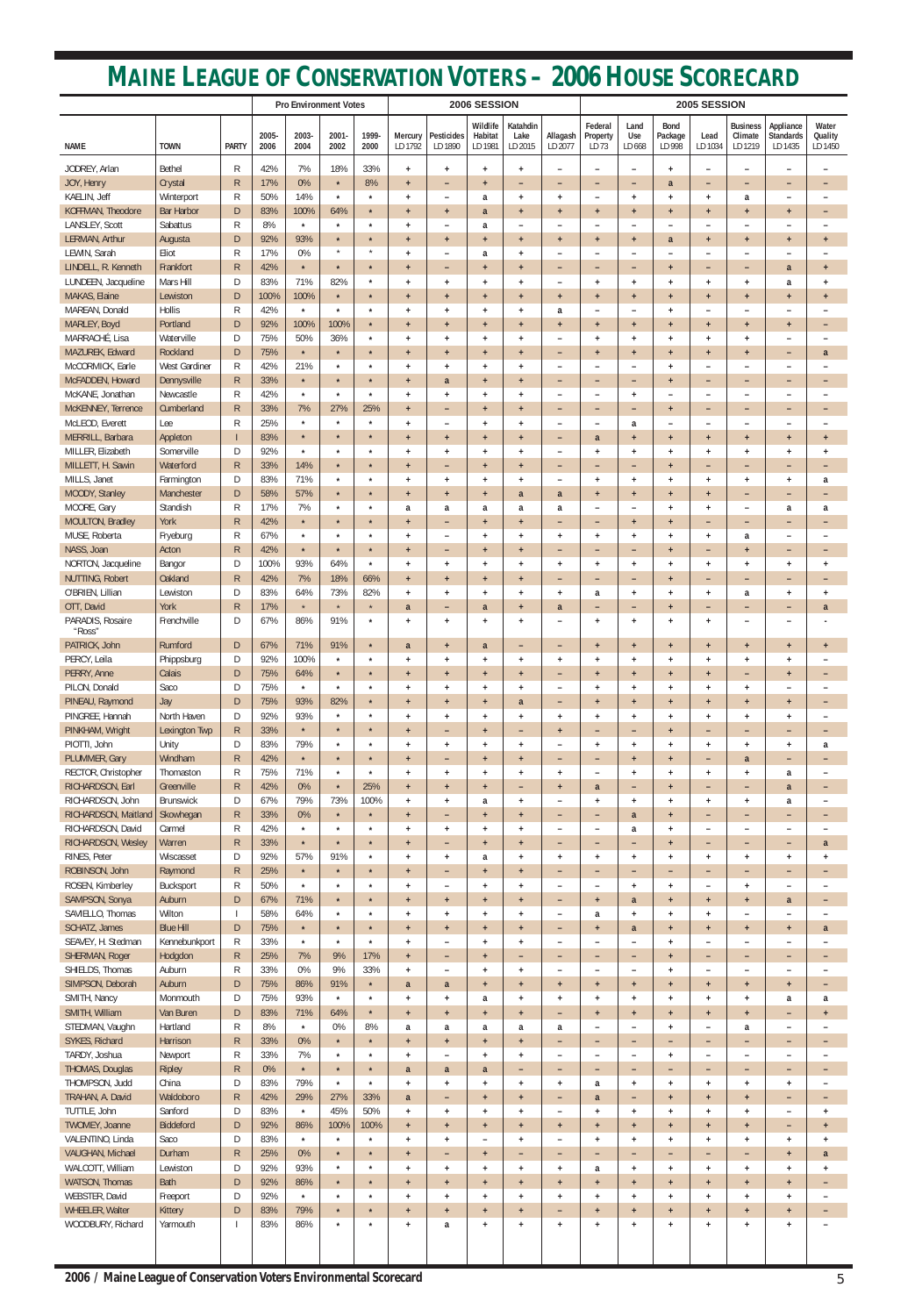## **MAINE LEAGUE OF CONSERVATION VOTERS – 2006 SENATE SCORECARD**

|                         |               |              |               | 2006 SESSION<br>2005 SESSION<br><b>Pro Environment Votes</b> |               |               |                                  |                              |                             |                          |                              |                           |                                  |                          |                                       |                                          |                             |
|-------------------------|---------------|--------------|---------------|--------------------------------------------------------------|---------------|---------------|----------------------------------|------------------------------|-----------------------------|--------------------------|------------------------------|---------------------------|----------------------------------|--------------------------|---------------------------------------|------------------------------------------|-----------------------------|
| <b>NAME</b>             | <b>COUNTY</b> | <b>PARTY</b> | 2005<br>2006- | 2003-<br>2004                                                | 2001-<br>2002 | 1999-<br>2000 | Mercury<br>LD 1792               | <b>Pesticides</b><br>LD 1890 | Katahdin<br>Lake<br>LD 2015 | Allagash<br>LD 2077      | Federal<br>Property<br>LD 73 | Rule-<br>Making<br>LD 562 | <b>Bond</b><br>Package<br>LD 998 | Lead<br>LD 1034          | <b>Business</b><br>Climate<br>LD 1219 | Appliance<br><b>Standards</b><br>LD 1435 | Water<br>Quality<br>LD 1450 |
| ANDREWS, Mary Black     | York          | R            | 36%           | 14%                                                          | 27%           | 42%           | $\begin{array}{c} + \end{array}$ | -                            | $+$                         | ۰                        | $\overline{a}$               | $\overline{\phantom{m}}$  | $+$                              | $\ddot{}$                | $\overline{\phantom{0}}$              |                                          |                             |
| <b>BARTLETT, Philip</b> | Cumberland    | D            | 91%           | $\star$                                                      | $\star$       | $\star$       | $\ddot{\phantom{1}}$             | $\ddot{}$                    | $+$                         | $+$                      | $+$                          | $\ddot{\phantom{1}}$      | $+$                              | $\ddot{}$                | $\ddot{}$                             | $\ddot{}$                                |                             |
| BRENNAN, Michael        | Cumberland    | D            | 100%          | 100%                                                         | 100%          | 100%          | $\ddot{}$                        | $\ddot{}$                    | $\ddot{}$                   | $\ddot{}$                | $\ddot{}$                    | $\ddot{}$                 | $\ddot{}$                        | $\ddot{}$                | $\ddot{}$                             | $\ddot{}$                                | $\overline{1}$              |
| <b>BROMLEY, Lynn</b>    | Cumberland    | $\mathsf{D}$ | 82%           | 88%                                                          | 86%           | $\star$       | $\ddot{\phantom{1}}$             | -                            | $\ddot{}$                   | $\ddot{}$                | $+$                          | $\ddot{}$                 |                                  | $+$                      | $\ddot{}$                             | $+$                                      | $\overline{1}$              |
| <b>BRYANT, Bruce</b>    | Oxford        | D            | 73%           | 75%                                                          | 82%           | 83%           | $\ddot{}$                        | -                            | $+$                         | $\overline{\phantom{0}}$ | $\ddot{}$                    | $\ddot{}$                 | $\ddot{}$                        | $+$                      | $\ddot{}$                             | $\ddot{}$                                |                             |
| CLUKEY, Dean            | Aroostook     | $\mathsf{R}$ | 18%           | $\star$                                                      | $\star$       | $\star$       | $+$                              | $-$                          | $\overline{\phantom{0}}$    | $\overline{\phantom{0}}$ | -                            | -                         | $+$                              | $\overline{\phantom{0}}$ |                                       |                                          |                             |
| COURTNEY, Jonathan      | York          | R            | 36%           | 0%                                                           | $\star$       | $\star$       | $\ddot{}$                        | $\overline{\phantom{0}}$     | $\ddot{}$                   | $\overline{\phantom{0}}$ | $\overline{\phantom{0}}$     | $\overline{\phantom{m}}$  | $\ddot{}$                        | $\ddot{}$                |                                       |                                          |                             |
| COWGER, Scott           | Kennebec      | $\mathsf{D}$ | 73%           | 79%                                                          | 100%          | 92%           | $\ddot{\phantom{1}}$             | -                            | $+$                         | -                        | $+$                          | $\ddot{}$                 | $+$                              | $+$                      | $+$                                   | $+$                                      |                             |
| DAMON, Dennis           | Hancock       | D            | 80%           | 88%                                                          | $\star$       | $\star$       | $\ddot{\phantom{1}}$             |                              | $\overline{+}$              | $\ddot{}$                | $\ddot{}$                    | $+$                       | $\ddot{}$                        | $+$                      | E                                     | $\ddot{}$                                |                             |
| DAVIS, Paul             | Piscataquis   | $\mathsf{R}$ | 18%           | 25%                                                          | 29%           | 25%           | $\ddot{\phantom{1}}$             | -                            |                             |                          | $\overline{\phantom{0}}$     | $\qquad \qquad -$         | $+$                              | $\overline{\phantom{0}}$ |                                       |                                          |                             |
| DIAMOND, Bill           | Cumberland    | D            | 64%           | $\star$                                                      | $\star$       | $\star$       | $\ddot{}$                        | $\overline{\phantom{0}}$     | $\ddot{}$                   | $\overline{\phantom{0}}$ | $\ddot{}$                    | a                         | $\ddot{}$                        | $\ddot{}$                | $\ddot{}$                             | $\ddot{}$                                |                             |
| DOW, Dana               | Lincoln       | $\mathsf{R}$ | 36%           | $\star$                                                      | $\star$       | $\star$       | $\ddot{}$                        | -                            | $+$                         | ۳                        | ٠                            | $\overline{\phantom{a}}$  | $+$                              | $+$                      |                                       |                                          |                             |
| EDMONDS, Beth           | Cumberland    | D            | 100%          | 100%                                                         | 100%          | $\star$       | $\ddot{\phantom{1}}$             | $\ddot{}$                    | $+$                         | $\ddot{}$                | $\ddot{}$                    | $\ddot{}$                 | $\ddot{}$                        | $\ddot{}$                | $\ddot{}$                             | $\ddot{}$                                | $\ddot{}$                   |
| GAGNON, Kenneth         | Kennebec      | $\mathsf{D}$ | 73%           | 75%                                                          | 100%          | 83%           | $\ddot{\phantom{1}}$             | $\overline{\phantom{0}}$     | $\ddot{}$                   | $\overline{\phantom{0}}$ | $\ddot{}$                    | $\ddot{}$                 | $+$                              | $+$                      | $+$                                   | $+$                                      | $\overline{\phantom{0}}$    |
| HASTINGS, David         | Oxford        | R            | 36%           | $\star$                                                      | $\star$       | $\star$       | $\ddot{}$                        | -                            | $\ddot{\phantom{1}}$        |                          | $\overline{\phantom{0}}$     | $\overline{\phantom{a}}$  | $\ddot{}$                        | $\ddot{}$                |                                       |                                          |                             |
| HOBBINS, Barry          | York          | $\mathsf{D}$ | 73%           | $\star$                                                      | $\star$       | $\star$       | $\ddot{}$                        | -                            | $+$                         | -                        | $+$                          | $+$                       | $+$                              | $+$                      | $+$                                   | $+$                                      |                             |
| MARTIN, John            | Aroostook     | D            | 73%           | 75%                                                          | 83%           | 92%           | $\begin{array}{c} + \end{array}$ | -                            | $\ddot{}$                   | $\overline{\phantom{0}}$ | $\ddot{}$                    | $\ddot{}$                 | $\ddot{}$                        | $\ddot{}$                | $\ddot{}$                             | $\ddot{}$                                |                             |
| MAYO, Arthur            | Sagadahoc     | $\mathsf{D}$ | 82%           | 38%                                                          | 73%           | 66%           | $\ddot{}$                        | $\overline{\phantom{0}}$     | $\ddot{}$                   | $\overline{\phantom{0}}$ | $+$                          | $\ddot{}$                 | $\ddot{}$                        | $\ddot{}$                | $+$                                   | $+$                                      | $+$                         |
| MILLS, Peter            | Somerset      | R            | 45%           | 79%                                                          | 43%           | 63%           | $\ddot{}$                        | $\overline{\phantom{a}}$     | $\ddot{}$                   | $\overline{\phantom{0}}$ | $\overline{\phantom{0}}$     | $\overline{\phantom{a}}$  | $\ddot{}$                        | $\ddot{}$                | $\ddot{}$                             |                                          |                             |
| MITCHELL, Elizabeth     | Kennebec      | $\mathsf{D}$ | 73%           | $\star$                                                      | $\star$       | $\star$       | $+$                              | -                            | $\ddot{}$                   | -                        | $+$                          | $+$                       | $\ddot{}$                        | $+$                      | $+$                                   | $+$                                      |                             |
| NASS, Richard           | York          | $\mathsf{R}$ | 36%           | 25%                                                          | 45%           | 58%           | $\begin{array}{c} + \end{array}$ |                              | $\ddot{\phantom{1}}$        | $\overline{\phantom{0}}$ | $\overline{\phantom{0}}$     | $\overline{\phantom{a}}$  | $\ddot{}$                        | $\ddot{}$                |                                       |                                          |                             |
| NUTTING, John           | Androscoggin  | D            | 55%           | $\star$                                                      | $\star$       | 63%           | $\ddot{}$                        | -                            | $\ddot{}$                   | $\overline{\phantom{0}}$ | $+$                          | -                         | $+$                              | $+$                      | a                                     | $+$                                      |                             |
| PERRY, Joseph           | Penobscot     | D            | 73%           | 43%                                                          | 64%           | 42%           | $\ddot{}$                        | $\overline{\phantom{0}}$     | $\ddot{}$                   |                          | $\ddot{}$                    | $\ddot{}$                 | $\ddot{}$                        | $\ddot{}$                | $\ddot{}$                             | $\ddot{}$                                |                             |
| PLOWMAN, Debra          | Penobscot     | $\mathsf{R}$ | 36%           | $\star$                                                      | $\star$       | 8%            | $\ddot{\phantom{1}}$             | -                            | $+$                         | -                        | $\overline{\phantom{0}}$     | -                         | $+$                              | $\ddot{}$                |                                       |                                          |                             |
| RAYE, Kevin             | Washington    | R            | 36%           | $\star$                                                      | $^{\star}$    | $\star$       | $\ddot{\phantom{1}}$             |                              | $\ddot{\phantom{1}}$        | $\overline{\phantom{0}}$ | $\overline{\phantom{0}}$     | $\overline{\phantom{a}}$  | $\ddot{}$                        | $\ddot{}$                |                                       |                                          |                             |
| ROSEN, Richard          | Hancock       | $\mathsf{R}$ | 27%           | 21%                                                          | 27%           | 42%           | $\ddot{\phantom{1}}$             | -                            | $\ddot{}$                   | $\overline{\phantom{0}}$ | $\overline{\phantom{0}}$     | $\overline{\phantom{0}}$  | $+$                              | $\overline{\phantom{0}}$ |                                       |                                          |                             |
| ROTUNDO, Margaret       | Androscoggin  | D            | 100%          | 100%                                                         | 100%          | $\star$       | $\ddot{}$                        | $\ddot{}$                    | $\ddot{}$                   | $\ddot{}$                | $\ddot{}$                    | $\ddot{}$                 | $\ddot{}$                        | $\ddot{}$                | $\ddot{}$                             | $\ddot{}$                                | $\ddot{\phantom{1}}$        |
| SAVAGE, Christine       | Knox          | $\mathsf{R}$ | 45%           | 25%                                                          | 29%           | 58%           | $\ddot{}$                        | -                            | $+$                         | $\ddot{}$                | -                            | -                         | $+$                              | $+$                      |                                       |                                          |                             |
| SCHNEIDER, Elizabeth    | Penobscot     | D            | 73%           | $\star$                                                      | $\star$       | $\star$       | $\ddot{}$                        | $\overline{\phantom{0}}$     | $\ddot{}$                   |                          | $\ddot{}$                    | $\ddot{}$                 | $\ddot{}$                        | $\ddot{}$                | $\ddot{}$                             | $\ddot{}$                                |                             |
| SNOWE-MELLO, Lois       | Androscoggin  | ${\sf R}$    | 36%           | $0\%$                                                        | 9%            | 25%           |                                  |                              |                             |                          |                              |                           |                                  |                          |                                       |                                          |                             |
| STRIMLING, Ethan        | Cumberland    | D            | 82%           | 100%                                                         | $\star$       | $\star$       | $\ddot{}$                        |                              | $+$                         | $\ddot{}$                | $+$                          | $\ddot{}$                 | $+$                              | $+$                      | $\ddot{}$                             | $+$                                      |                             |
| SULLIVAN, Nancy         | York          | $\mathsf D$  | 82%           | 79%                                                          | 100%          | 92%           | $+$                              | -                            | $+$                         | $+$                      | $+$                          | $+$                       | $+$                              | $+$                      | $+$                                   | $+$                                      |                             |
| TURNER, Karl            | Cumberland    | R            | 64%           | 63%                                                          | 57%           | $\star$       | $\ddot{}$                        | $\overline{\phantom{a}}$     | $+$                         | $+$                      | $\overline{\phantom{a}}$     | a                         | $+$                              | $+$                      | $+$                                   | $+$                                      |                             |
| <b>WESTON, Carol</b>    | Waldo         | ${\sf R}$    | 27%           | 25%                                                          | 18%           | 42%           | $\pm$                            | -                            | $+$                         | -                        | -                            | $\qquad \qquad -$         | $+$                              | -                        | -                                     | -                                        |                             |
| WOODCOCK, Chandler      | Franklin      | ${\sf R}$    | 27%           | 25%                                                          | 43%           | $\star$       | $^+$                             | -                            | $\overline{\phantom{0}}$    | $\overline{\phantom{0}}$ | $\overline{\phantom{a}}$     | $\overline{\phantom{m}}$  | $+$                              | $\ddot{}$                | $\qquad \qquad -$                     | $\overline{\phantom{a}}$                 |                             |

**KEY TO SCORECARDS** (found on pages 4 & 5 and above)

**Rating:** The rating is the percentage of Pro Environment votes cast by each legislator out of the bills tracked.

- **+** Pro Environmental Vote
- **–** Anti Environmental Vote
- **\*** Was not legislator during session

**Absences:** Unexcused absences are counted as Anti Environment votes. Excused absences and vacancies are not figured into a legislator's ratings.

**a** Absent

**E** Excused from voting

- **D** Democrat
- **R** Republican
- **I** Independent
	- **G** Green Independent

#### **Senate (0)**

We are delighted that no Senators appear on the Dishonor Roll.

(No more than one pro-environment vote)

### **2006 ENVIRONMENTAL DISHONOR ROLL**

#### **House (3)**

| THOMAS, Douglas | Ripley          | $0\%$ |
|-----------------|-----------------|-------|
| LANSLEY, Scott  | <b>Sabattus</b> | 8%    |
| STEDMAN, Vaughn | Hartland        | 8%    |

(No more than one anti-environment vote or absence)

| <b>CRAVE</b><br>100%  |
|-----------------------|
| <b>DUCHE</b><br>100%  |
| <b>EBERL</b><br>100%  |
| EDER.<br>91%          |
| <b>GERZC</b>          |
| <b>LERMA</b><br>100%  |
| <b>MARLE</b>          |
| 100%<br><b>MILLEF</b> |
| 100%<br>DED ON        |
|                       |

CRAVEN, Margaret **Lewiston** 22% ESNE, Robert Hudson 92% E, Jane South Portland 92% EDER, John Portland 92% OFSKY, Stan Brunswick 92% Rugusta and Augusta 192% EY, Boyd **Portland** 92% R, Elizabeth Somerville 92% PERCY, Leila Phippsburg 92%

| CAIN, Emily               | Orono          | 100% |
|---------------------------|----------------|------|
| <b>GOLDMAN, Connie</b>    | Cape Elizabeth | 100% |
| <b>HARLOW, Charles</b>    | Portland       | 100% |
| <b>HUTTON, Deborah</b>    | Bowdoinham     | 100% |
| MAKAS, Elaine             | Lewiston       | 100% |
| <b>NORTON, Jacqueline</b> | <b>Bangor</b>  | 100% |
| CANAVAN, Marilyn          | Waterville     | 92%  |

| V                      | <b>000000000000000</b> | 1 V V 7 V |
|------------------------|------------------------|-----------|
| <b>GOLDMAN, Connie</b> | Cape Elizabeth         | 100%      |
| <b>HARLOW, Charles</b> | Portland               | 100%      |
| <b>HUTTON, Deborah</b> | Bowdoinham             | 100%      |
| MAKAS, Elaine          | Lewiston               | 100%      |
| NORTON, Jacqueline     | <b>Bangor</b>          | 100%      |
| CANAVAN, Marilyn       | Waterville             | 92%       |

| PINGREE, Hannah         | North Haven      | 92% |
|-------------------------|------------------|-----|
| RINES, Peter            | Wiscasset        | 92% |
| TWOMEY, Joanne          | <b>Biddeford</b> | 92% |
| <b>WALCOTT, William</b> | Lewiston         | 92% |
| <b>WATSON, Thomas</b>   | <b>Bath</b>      | 92% |
| <b>WEBSTER, David</b>   | Freeport         | 92% |

### **2006 ENVIRONMENTAL HONOR ROLL**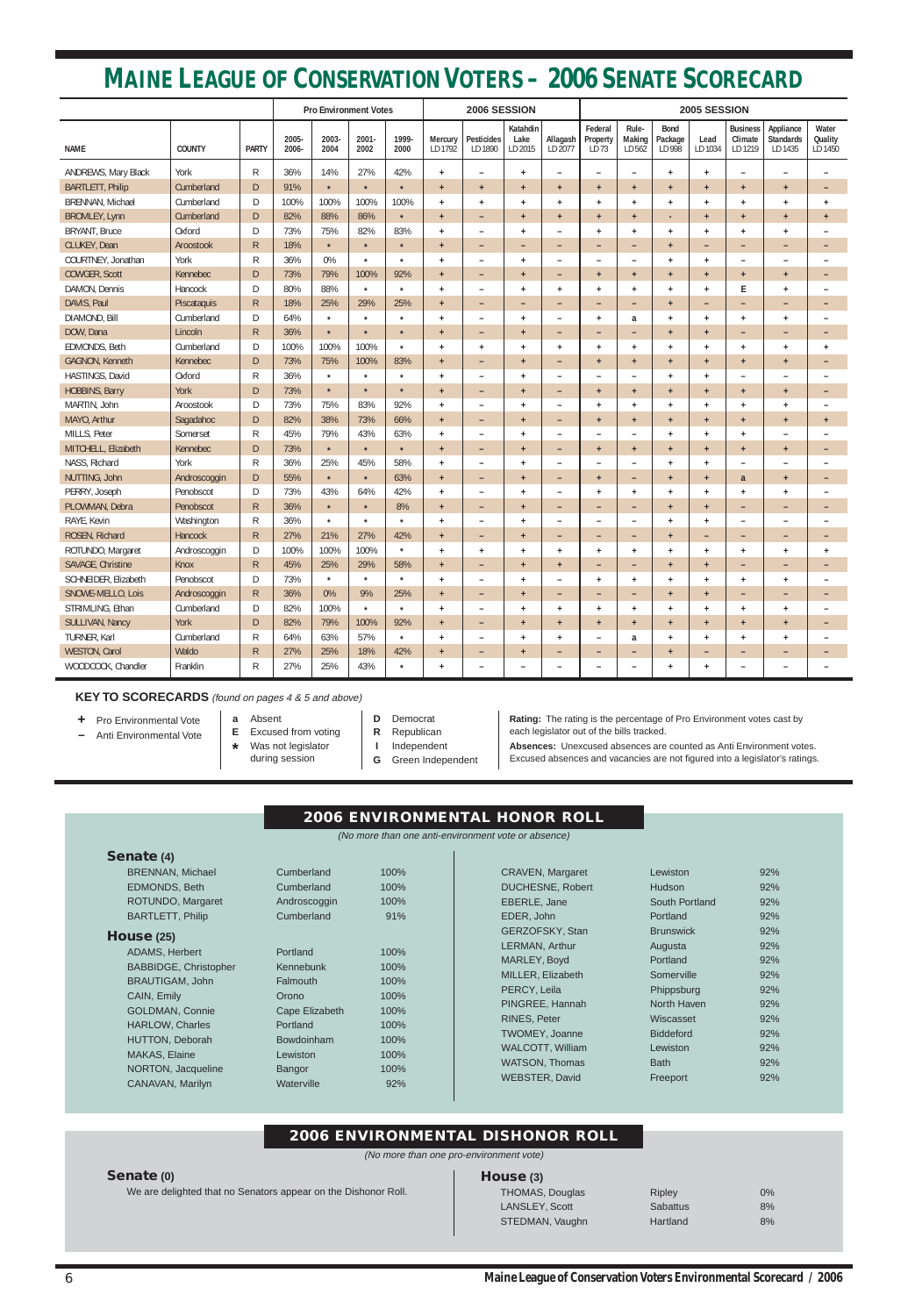| LD $#1981 -$ Rules to protect significant<br>wildlife habitat      | Passed                                    |
|--------------------------------------------------------------------|-------------------------------------------|
| LD $#1792 - Recvcling of mercury$<br>thermostats                   | Passed                                    |
| Protect the character of the north woods                           | Katahdin Lake protected                   |
| LD $\#1931$ – An Act to Encourage Energy<br>Independence for Maine | Weakened into a study                     |
| <b>Fund Land for Maine's Future program</b>                        | No funding                                |
| No weakening of environmental protections                          | Allagash Waterway's<br>management altered |

## **Environmental Priorities**

In January the Maine League of Conservation Voters and a coalition of organizations announced a list of six environmental issues that were priorities for the legislative session. How did the priority issues fare?

# **NOTEWORTHY**...

7

- The Agriculture, Conservation and Forestry Committee handled some of the most controversial issues of the session, most importantly the plan to acquire the last outstanding piece of Governor Baxter's vision for Baxter State Park, the Katahdin Lake parcel. Led by **Rep. John Piotti**, the committee overcame tension and controversy to develop a strong proposal that secured Katahdin Lake for Mainers today and tomorrow. **Rep. Patrick Flood's** reason and purpose helped lead to a successful outcome, while **Reps. Donald Marean** and **Arlan Jodrey** were strong supporters from the beginning.
- **Rep. Piotti** worked persistently to ensure that the Board of Pesticides Control would continue to conduct risk assessments of pesticides. **Reps. Joanne Twomey** and **Patrick Flood** each showed leadership on the pesticide control bill, with Rep. Flood advocating a "do no harm" approach to pesticide rulemaking.
- The Natural Resources Committee worked hard to improve the significant wildlife habitat rule, crafting a final product friendlier to property owners while still protective of fragile critical habitat. **Sen. Scott Cowger** and **Reps. Theodore Koffman** and **Robert Daigle** took the lead in shaping careful modifications that gained broad support for this new policy. The committee chairs and **Rep. James Annis** each advocated for the revised rule in the media.
- **Rep. Koffman's** strong stance was key to the successful mercury thermostats bill. His insistence on a bounty component forced industry to offer meaningful incentives and led to unanimous support in both bodies.
- **Sen. Michael Brennan** has established a consistent 100% record on environmental protection. We are sorry to see him retire this year. We are also going to miss **Reps. Deborah Hutton** and **Connie Goldman**, both retiring from the House.
- A number of legislators improved their environmental voting record this session. The most significant improvement came from **Rep. Darlene Curley**, who also co-sponsored An Act to Encourage Energy Independence for Maine. Others whose improved records are noteworthy include: **Reps. Walter Ash, Lisa Marraché**
	- and **Peter Rines** and **Sens. Arthur Mayo** and **Joseph Perry. Reps. Stephen Bowen, James Campbell,** and **Jeff Kaelin** each brought their record to 50% or better.

**LD #1058** – "An Act to Regulate the Use of Batteries Containing Mer**cury**," sponsored by **Sen. Scott Cowger** prohibits the sale or distribution of button cell batteries, which contain mercury, beginning in the year 2011.

Last year the scorecard traced the history of actions affecting the Androscoggin River. Some significant developments have taken place since then:

• The Department of Environmental Protection (DEP) issued

- permits to a number of dischargers, including International Paper.
- Late last year, the DEP announced that new data indicated that the International Paper discharge permit was too lenient.
- In March 2006 the new DEP Commissioner asked the Board of Environmental Protection for the opportunity to revisit the permits, saying "We're asking for an opportunity to have a fresh start and set it right."
- In June 2006, the DEP circulated for comment proposed modifications to the permits.

As the scorecard goes to print, the public comment period has closed, and the final version of the permits is as yet unknown.

# **Other Highlights**...

- Î **LD #1956** "**An Act to Recapitalize the Maine Downtown Center**," sponsored by **House Speaker John Richardson**, directs \$75,000 to revitalizing downtowns, an important step in fighting sprawl and protecting Maine's rural character.
- **LD #1975** "An Act to Ensure Adequate Funding for Cleanup of Haz**ardous Waste, Biomedical Waste and Waste Oil**," a Governor's bill sponsored by **Rep. Theodore Koffman**, provides much needed funding to the Hazardous Waste Fund.
- **LD #1977** sets in place important rules developed by the Department of Environmental Protection concerning coastal sand dunes.
	- Î **LD #1840** "**An Act to Promote Recycling of Cellular Telephones**," sponsored by **Rep. Christopher Babbidge**, directs the Department of Environmental Protection to study what recycling of cell phones is taking place and how it can be improved.
- Î **LD # 2041**  "**An Act to Enhance Maine's Energy Independence and Security**," a Governor's bill sponsored by **Rep. Kenneth Fletcher** encourages energy efficiency and the use of renewable energy sources.
- Î **LD #2043** "**An Act to Further Reduce Mercury Use and Emissions**," sponsored by **Sen. Scott Cowge**r, cuts in half the amount of mercury that may be discharged into Maine's air by any one source effective January 2010.

## **Androscoggin River Update**

© JYM ST. PIERRE



## *Cleaner water gives new life to our communities.*

## *" ...Katahdin Lake (is) one of the most beautiful of all Maine lakes ..."*

— Gov. Percival P. Baxter, 1921



**Katahdin Lake** (above) will be preserved for generations to come thanks to the passage of LD #2015, which includes the acquisition of the lake to Baxter State Park.